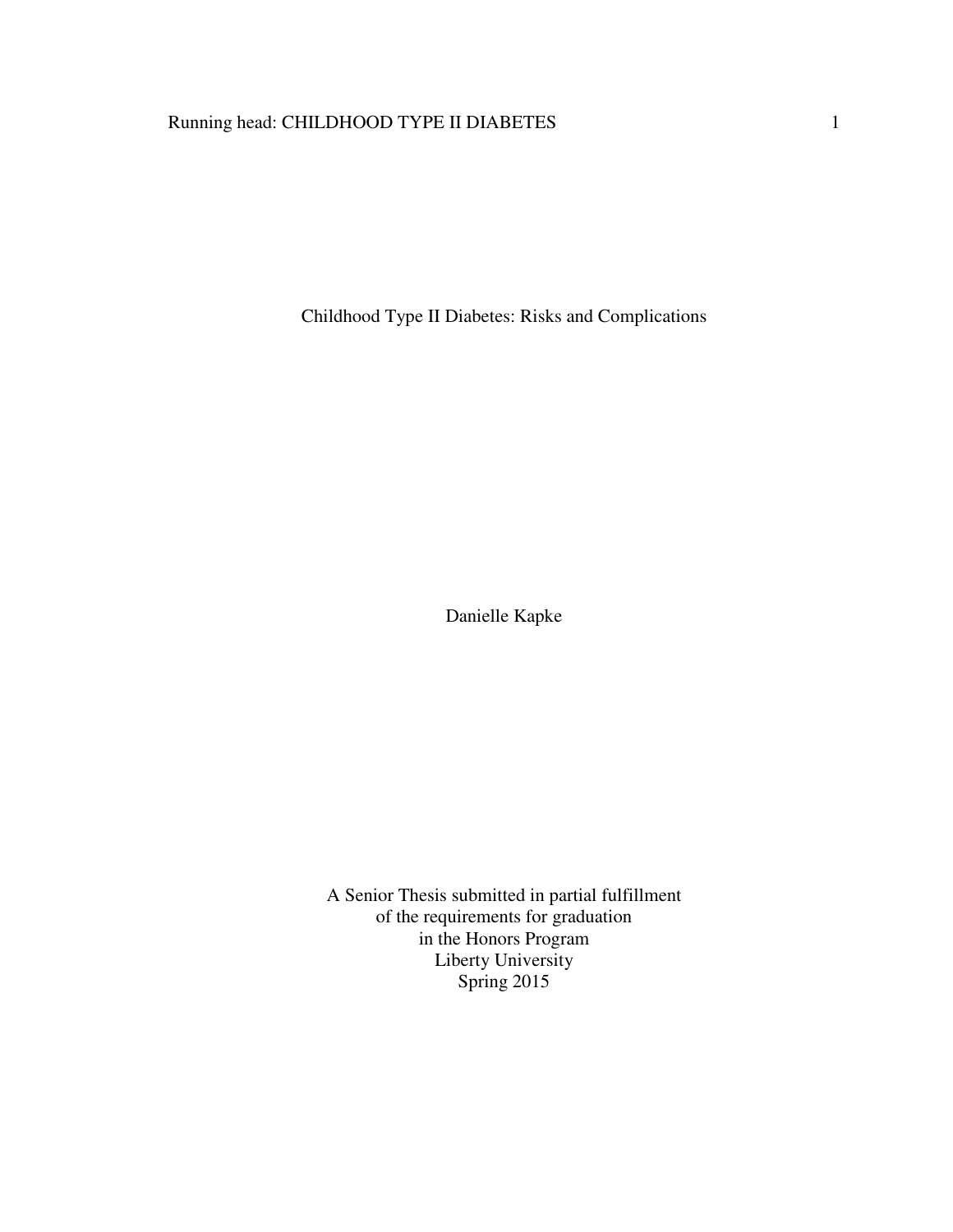Acceptance of Senior Honors Thesis

This Senior Honors Thesis is accepted in partial fulfillment of the requirements for graduation from the Honors Program of Liberty University.

> Deanna Britt, Ph.D. Thesis Chair

\_\_\_\_\_\_\_\_\_\_\_\_\_\_\_\_\_\_\_\_\_\_\_\_\_\_\_\_\_\_

Dana Woody, MSN Committee Member

\_\_\_\_\_\_\_\_\_\_\_\_\_\_\_\_\_\_\_\_\_\_\_\_\_\_\_\_\_\_

Lew Weider, Ph.D. Committee Member

\_\_\_\_\_\_\_\_\_\_\_\_\_\_\_\_\_\_\_\_\_\_\_\_\_\_\_\_\_\_

Marilyn Gadomski, Ph.D. Assistant Honors Director

\_\_\_\_\_\_\_\_\_\_\_\_\_\_\_\_\_\_\_\_\_\_\_\_\_\_\_\_\_\_

\_\_\_\_\_\_\_\_\_\_\_\_\_\_\_\_\_\_\_\_\_\_\_\_\_\_\_\_\_\_ Date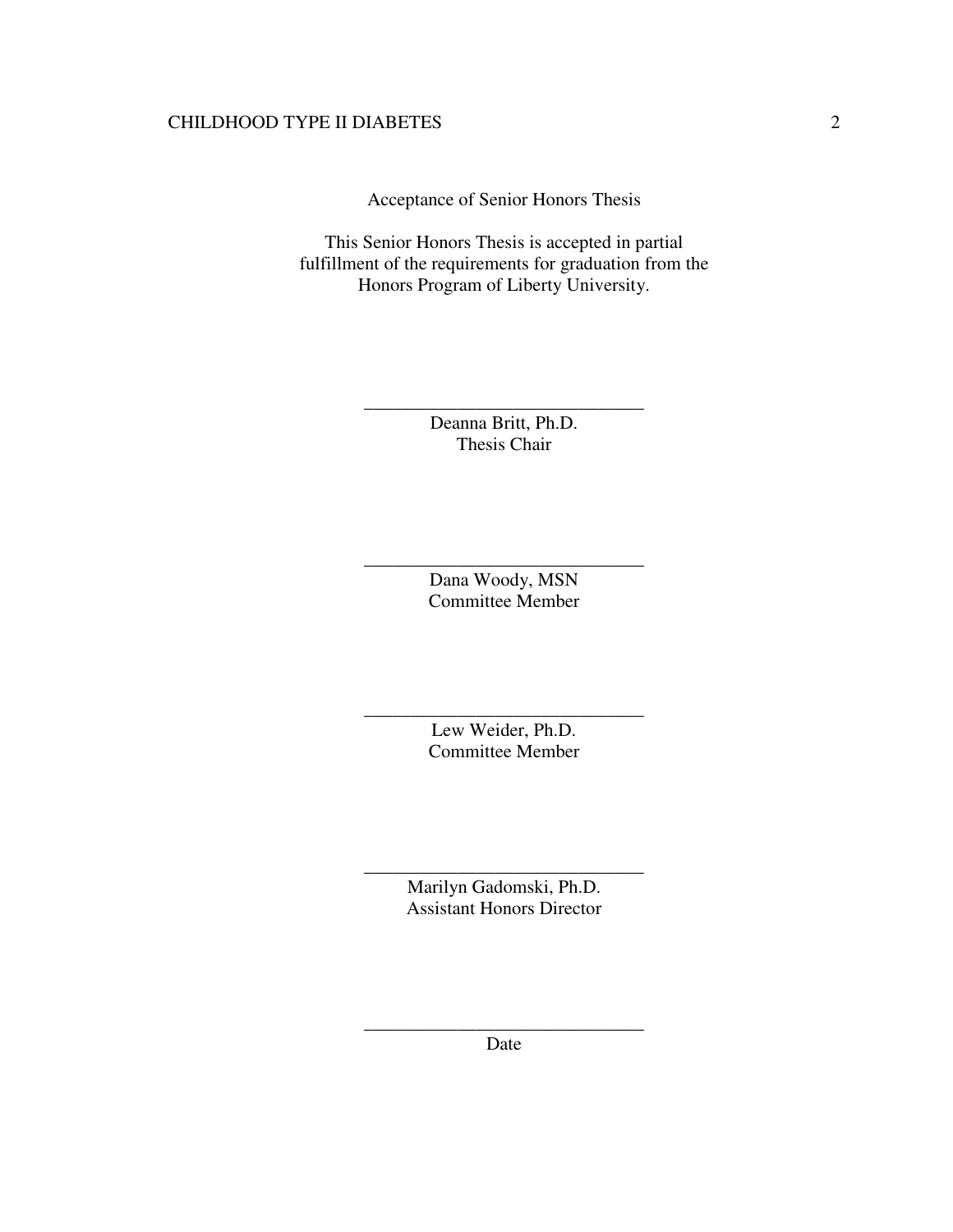#### Abstract

Type II Diabetes Mellitus is an endocrine disorder that affects people of all ages. Type II Diabetes was once considered adult-onset diabetes, as it was nearly exclusively diagnosed in adults. Over the last three decades, the number of children diagnosed with Type II Diabetes has greatly increased. This rapid increase in childhood Type II Diabetes has prompted researchers to investigate why the epidemic exists and what its life-long ramifications may be for those diagnosed. Childhood Type II Diabetes is a heterogeneous disorder, meaning it is caused by both genetic and environmental factors. The incidence of childhood Type II Diabetes can only be reduced by an alteration in environmental factors, which are called modifiable risk factors. These include obesity, exercise, diet, and breastfeeding in infancy. Due to the chronic nature of Type II Diabetes, individuals with the disorder are at significant risk for developing additional medical conditions, or co-morbidities. These include cardiac diseases, renal failure, and vision impairment. Due to the early onset of childhood Type II Diabetes, these co-morbidities are often pronounced and debilitating once the child has reached middle adulthood. To reduce lifelong complications, screening for Type II Diabetes should be initiated early in at-risk children.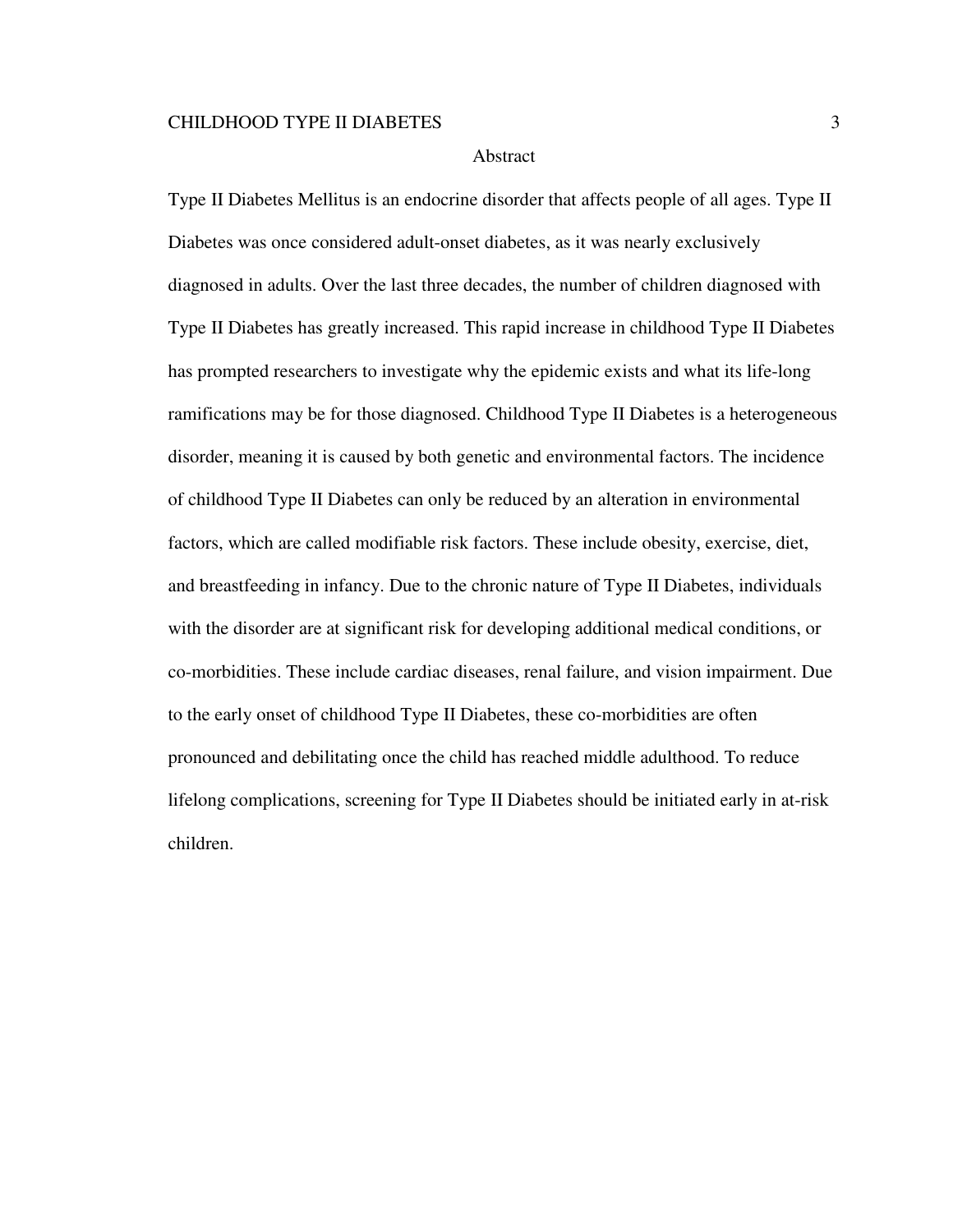Childhood Type II Diabetes: Risks and Complications

 Diabetes Mellitus is considered an epidemic in the United States. Over 29.1 million Americans, or 9.3% of the population, have been diagnosed with the disease as of 2012 (National Diabetes Statistics Report, 2014). While the incidence of diabetes is quickly growing, the gravity of the disease's risks and complications are often not realized. Yet, according the American Diabetes Association (ADA), diabetes currently ranks as the  $7<sup>th</sup>$  leading cause of death in the United States (National Diabetes Statistics Report, 2014). At this time, diabetes is considered a treatable yet incurable disease, magnifying the complications associated with its diagnosis (Taylor, 2013). Diabetes is a metabolic disease characterized by the body's inability to properly utilize glucose. There are two distinct categories of diabetes: Type I and Type II. Type II Diabetes Mellitus (DMII) is similar to Type I Diabetes (DMI) in many ways. However, recognizing the differences between the two disease processes is vital to understanding the risks, treating the disease, and preventing complications. Both DMI and DMII can be diagnosed in childhood. The diagnosis of DMII in childhood is predicated by several risk factors and wrought with lifelong complications.

#### **Pathophysiology of Childhood DMII**

Diabetes is a metabolic disease in which a person has abnormally high blood glucose levels. Under normal physiological conditions, blood glucose levels will be controlled between 70 and 125 mg/dL, despite wide fluctuations in the supply of glucose and demand for insulin. A high blood glucose level is referred to as hyperglycemia. Hyperglycemia is the result of impaired insulin release due to a dysfunction of the pancreatic beta cells and diminished insulin efficacy due to insulin resistance by the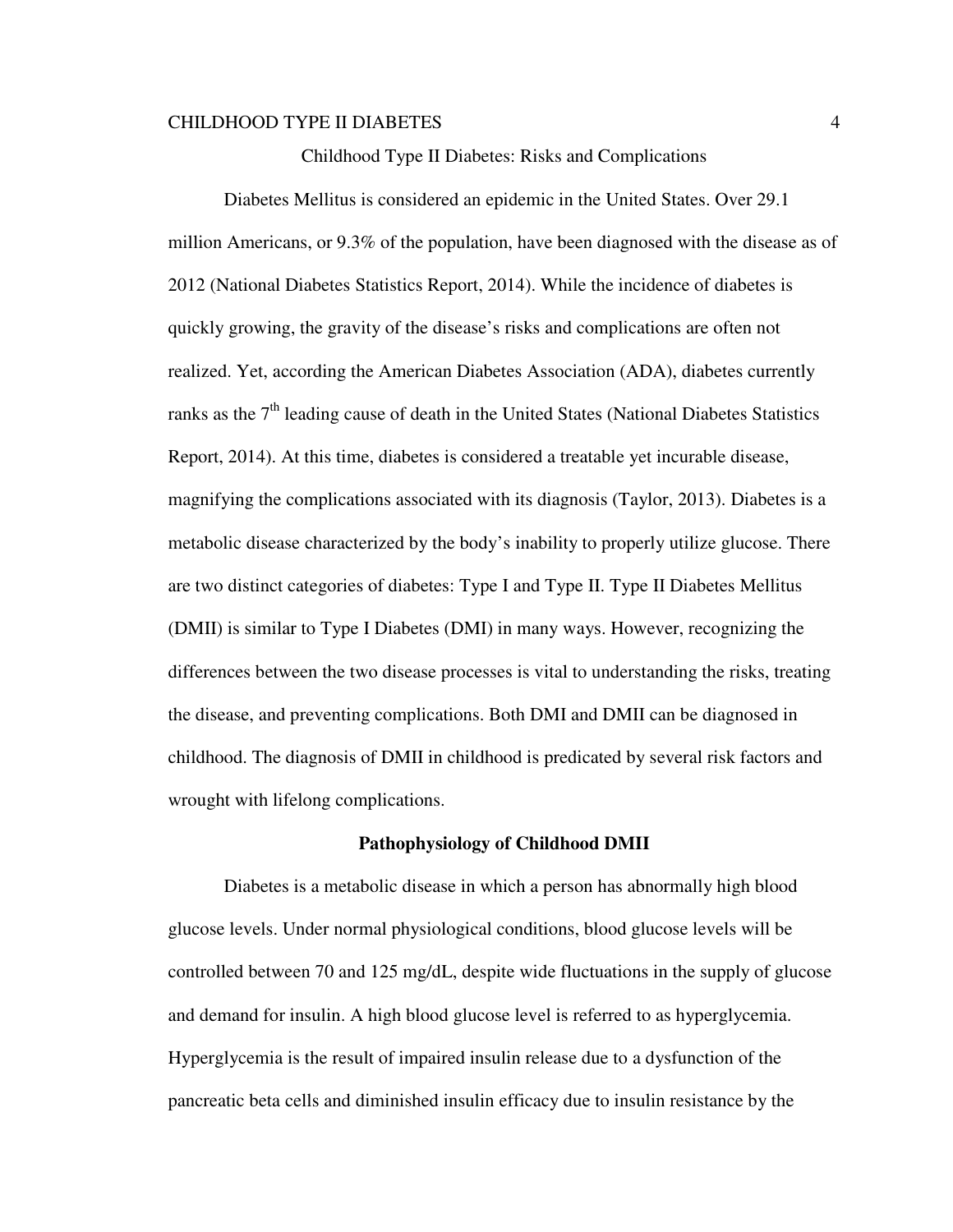body's tissues (Ozougwu, Obimba, Belonwu, & Unakalamba, 2013). Insulin, a peptide hormone produced by the pancreas, is the body's means of controlling blood sugar levels by withholding and releasing glucose as it is needed for appropriate body function. The primary difference between DMI and DMII is how the body produces and utilizes insulin. Type I Diabetes leaves individuals dependent on insulin supplements due to the pancreas' inability to produce insulin. Individuals with DMII may still produce insulin, but their bodies are unable to utilize it effectively (Copeland et al., 2013). The body's inability to effectively utilize insulin is called insulin resistance. Insulin resistance in DMII is generally due to one of three issues. Insulin resistance may be the result of a signaling defect. In such a case, the pancreas is not signaled to release insulin when the body needs it, resulting in inadequate insulin release and hyperglycemia. Insulin resistance may be due to a glucose transporter defect. This means that the pancreas is producing enough insulin, but it is not being transported effectively to control blood glucose. Insulin resistance may be caused by lipotoxicity (Taylor, 2013). Lipotoxicity is an accumulation of toxic lipid metabolites in the body's tissues, including the liver and arteries. This buildup acts as a barrier and prevents proper insulin use by the affected tissues. Lipotoxicity, which is essentially excess tissue fat, is driven by obesity (DeFronzo, 2010).

Depending on the type and severity of insulin resistance associated with DMII, the treatment varies. Some individuals may be able to initially manage their DMII with diet and lifestyle changes alone. If this is not enough, oral medications will be used to promote insulin utilization. However, if insulin production is impaired or deficient, the individual will require insulin therapy to manage his or her DMII and resulting hyperglycemia.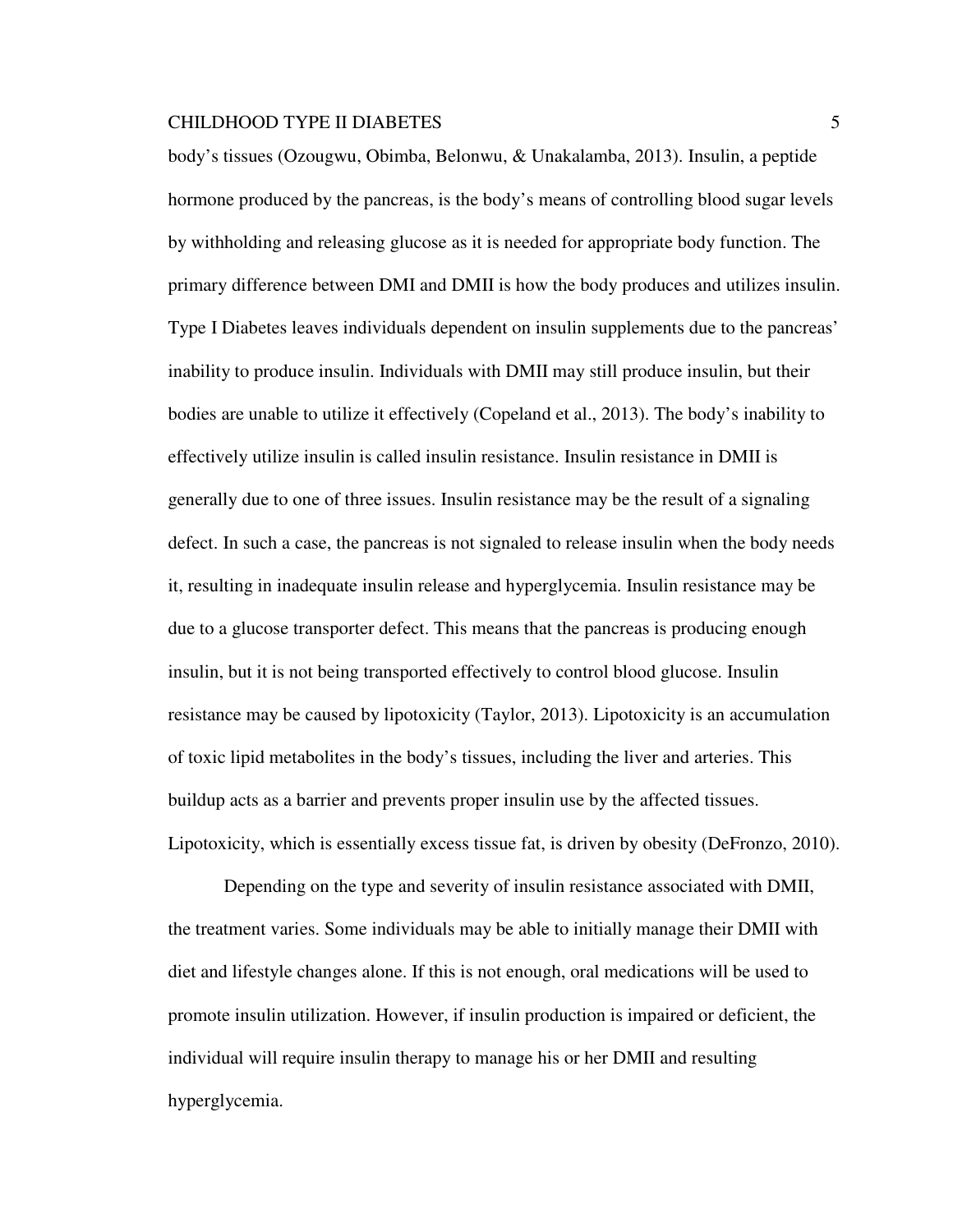#### **Prevalence of Childhood DMII**

 Type II Diabetes was long considered a disease of adulthood until the 1980s when children and adolescents were increasingly diagnosed with the endocrine disease. In 2001, DMII accounted for three percent of diabetes diagnoses in children, while DMI accounted for 97%. As of 2011, DMII accounted for 45% of the childhood diabetes diagnoses (D'Adamo & Caprio, 2011). Thus, in only one decade, the prevalence of DMII in children increased from three percent to 45% of diabetic cases. The prevalence of DMII is 1.7 per 1000 children and adolescents in the United States (Center for Disease Control and Prevention [CDC], 2013). The CDC (2013) suggested that the rate of childhood DMII could increase four times over the next 40 years. The average age of onset of childhood DMII coincides with the physiological insulin resistance of puberty. While children are most commonly diagnosed between the ages of 11-14, children as young as 5 years old are increasingly being diagnosed with DMII (D'Adamo & Caprio, 2011). Although childhood DMII was once a rare diagnosis, it has become an epidemic in the United States (CDC, 2013).

#### **Risk Factors of Childhood DMII**

 The etiology of DMII is heterogenous in that both genetics and environment contribute to the disease ("Type 2 Diabetes", 2010). Genetic causes are often called nonmodifiable risk factors. These factors are those that cannot be modified or altered; thus, they are permanent and irreversible risk factors for developing DMII. Environmental factors are often called modifiable risk factors. These factors, such as diet and lifestyle, can be modified to prevent the development of DMII.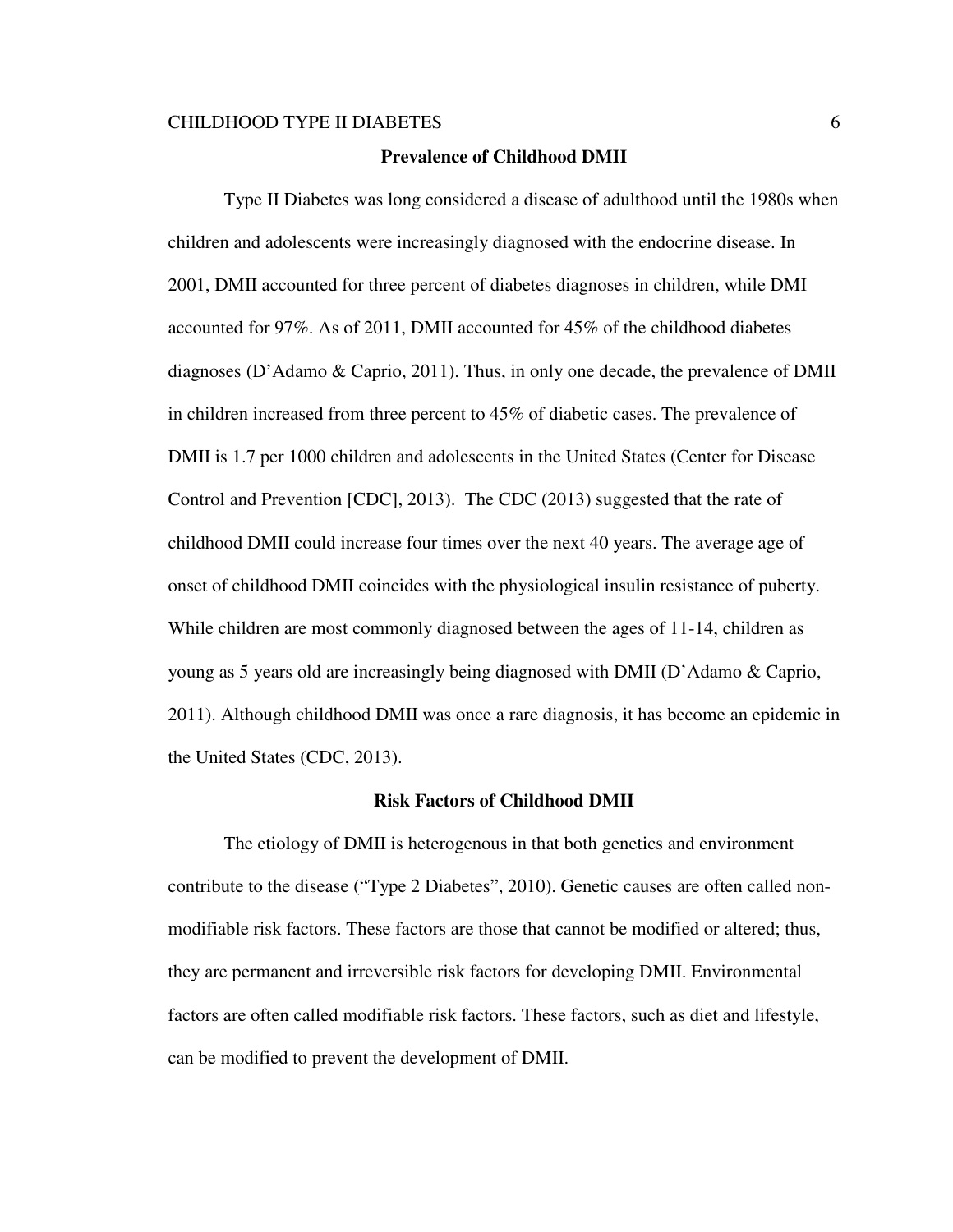#### **Non-modifiable Risk Factors**

 Non-modifiable risk factors cannot be prevented or reversed. There are three primary non-modifiable risk factors that have been identified in the etiology of DMII: intrauterine exposure, family history, and ethnicity (Kommoju & Reddy, 2011). While these factors all contribute to the development of DMII, they do not necessarily explain the current epidemic of childhood DMII.

**Intrauterine exposure**. One factor strongly associated with the diagnosis of DMII in children is their intrauterine exposure to maternal diabetes. Maternal diabetes diagnoses can include DMI, DMII, and gestational diabetes. It is proposed that neonates' intrauterine exposure to diabetes is largely the result of maternal hyperglycemia and an unstable insulin-glucose balance throughout gestation. However, studies have shown that fetal intrauterine exposure to diabetes is still a risk factor, despite excellent maternal control of blood glucose levels throughout the pregnancy. Intrauterine exposure to maternal diabetes predisposes children to developing DMII in several respects, including hyperglycemia, macrosomia, and impaired endocrine development.

*Hyperglycemia.* Children of mothers with diabetes are exposed to a hyperglycemic intrauterine environment throughout the pregnancy. The maternal hyperglycemia leads to increased glucose transfer to the fetus via the umbilical cord. This forces the fetus to increase insulin secretion to prevent fetal hyperglycemia. When these infants are born, their bodies continue to expect high levels of blood glucose. If the high levels of blood glucose are not achieved through the infant's nutrients, the infant's pancreas will naturally produce less insulin to maintain the expected hyperglycemic state. Additionally, the elevated insulin production required by the infant in-utero leads to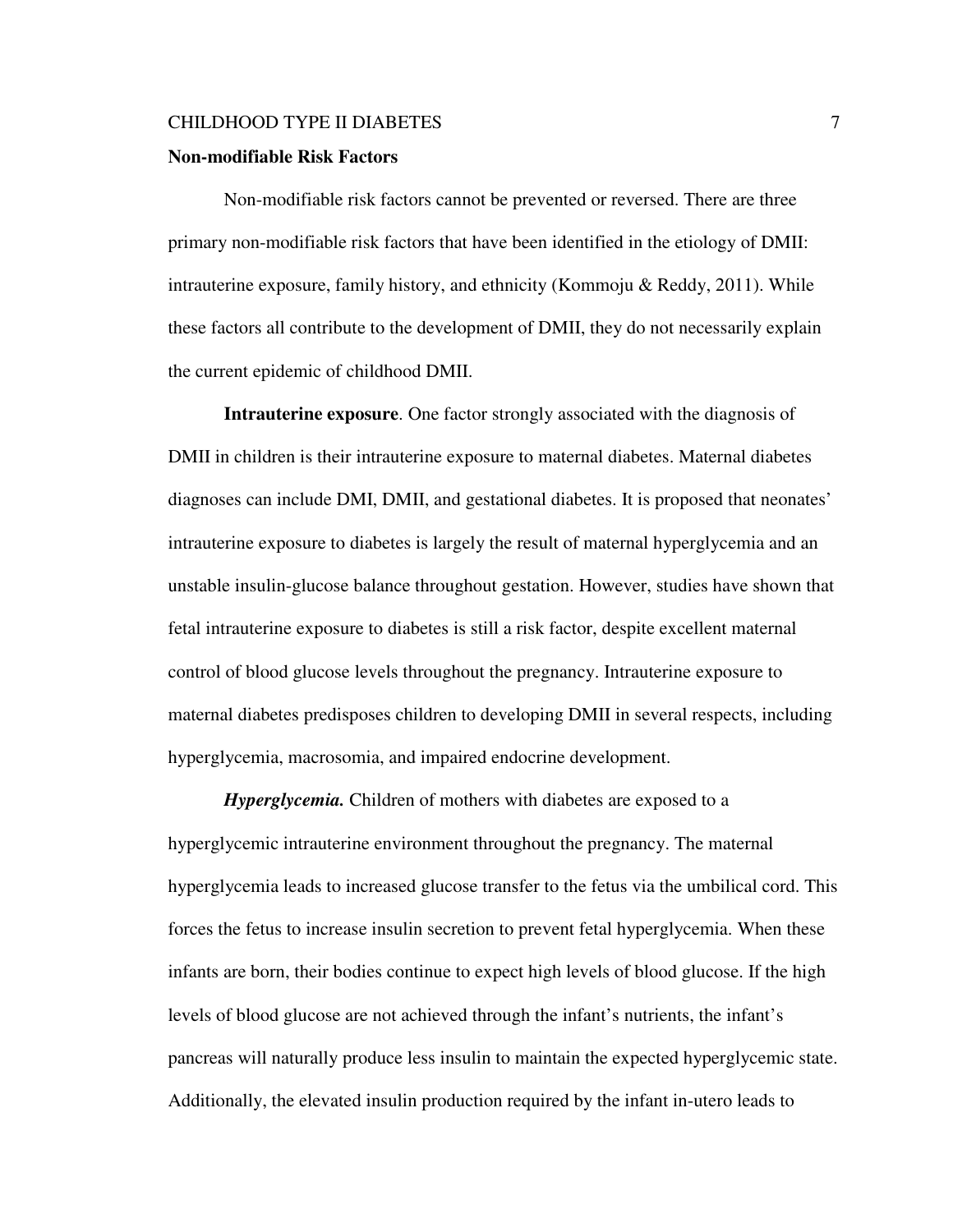inefficient insulin use and premature insulin resistance in childhood. This is a precursor for the development of DMII (Ruchat, Hivert, & Bouchard, 2013). Essentially, intrauterine exposure to maternal hyperglycemia results in impaired endocrine control in the infant. Depending on the severity and longevity of the hyperglycemic exposure, the infant may experience lifelong metabolic complications as a result. In addition to maternal hyperglycemia, the infant's birth weight is important.

*Macrosomia*. Macrosomia is the term to describe an infant with an excessive birth weight. An infant's weight at birth is influenced by the mother's metabolic and endocrine function. Even diabetic mothers with excellent glucose control throughout pregnancy may give birth to macrosomic infants. It is important to note that while the infants are macrosomic, it is specifically an excess of fat mass rather than lean body mass. Research indicates that an increase in infants' fat mass persists even when their birth weight is appropriate for gestational age. This indicates that maternal diabetes causes increased buildup of fat tissue in neonates, even when blood glucose is controlled. Ultimately, the intrauterine metabolic environment affects the infant's adipose growth, predisposing the child to endocrine dysfunction (Catalano & Hauguel-De Mouzon, 2011).

*Impaired endocrine development.* Exposure to maternal diabetes can also lead to impaired endocrine development in neonates. When infants are exposed to intrauterine hyperglycemia, they are forced to produce excess insulin, this is known as hyperinsulinism. When hyperinsulinism occurs during the first trimester, which is a critical period of brain development, it can lead to impaired development and permanent maladaptation of the hypothalamic center that regulates endocrine function. This maladaptation results in lifelong endocrine complications for the infant, including early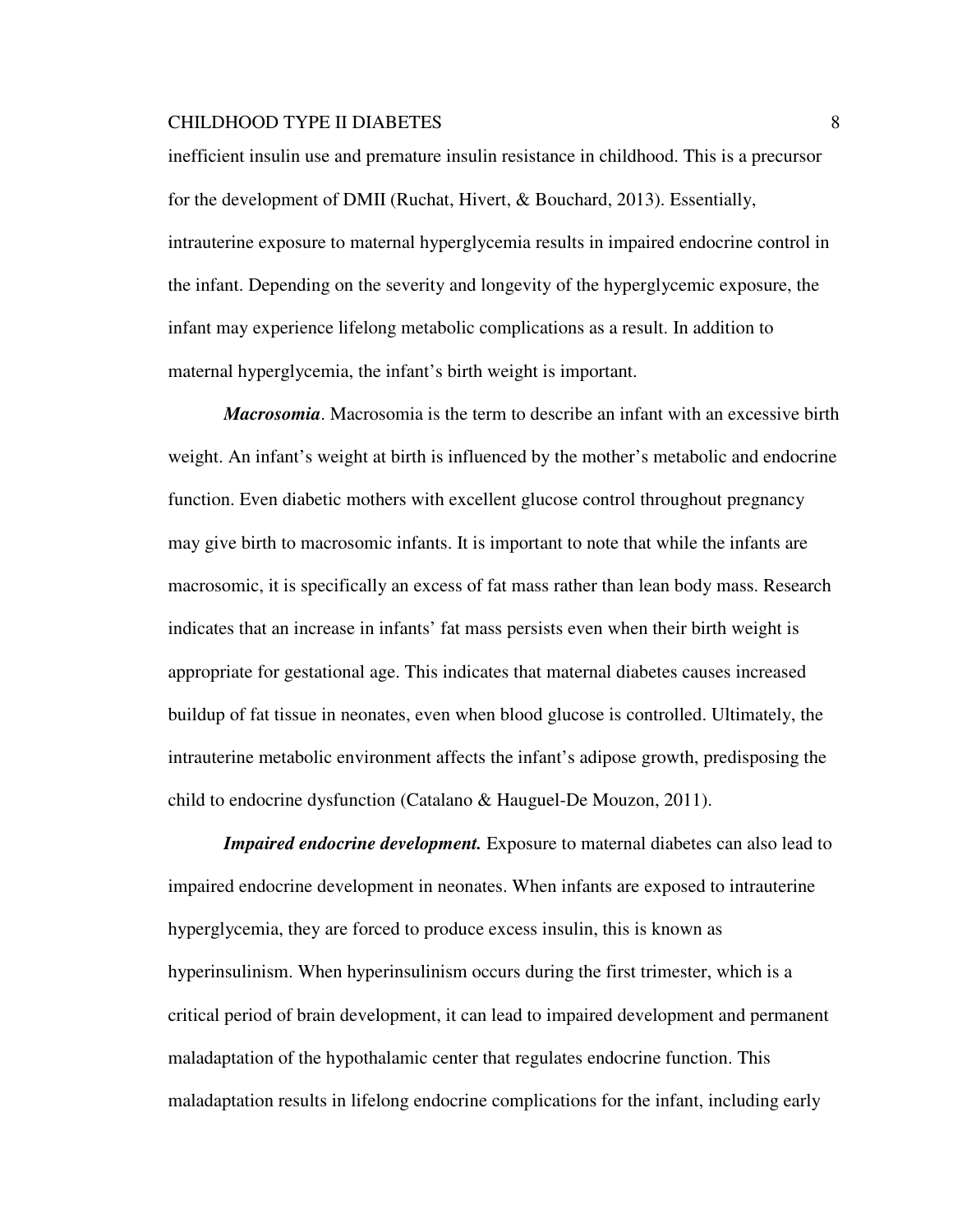development of DMII. Several studies have followed the endocrine development of children who were exposed to intrauterine hyperglycemia, revealing the correlation between the exposure and lifelong endocrine maladaptation (Ruchat et al., 2013). The growth patterns and risk of DMII in children exposed to diabetes in-utero are influenced by unique gene-environment interactions. Consequently, children exposed to DMII and hyperglycemia while in-utero have a higher risk for obesity, insulin resistance, and the development of DMII in childhood (Mendelson et al., 2011).

**Family History of DMII.** Children are at a higher risk of developing DMII if they have an immediate family member also diagnosed with diabetes, whether DMI or DMII. There appears to be a strong connection between family history and childhood diagnosis of DMII. The risk of developing DMII is 40% for individuals who have one parent with the disease and 70% if both parents are affected (Ahlqvist, Ahluwalia, & Groop, 2011). This is due, in part, to the genetic prevalence of obesity and its role in the diagnosis of DMII. However, several studies and genome mapping suggests that there is a genetic factor related to the body's glucose control and ability to effectively utilize insulin (Santoro et al., 2013). Current research indicates a strong connection between the TCF7L2 and MTNR1B genes and DMII (Ahlqvist et al., 2011). It is important for children of parents with diabetes to be screened starting in elementary school to ensure early diagnosis of DMII.

*Excess glucose production*. Glucose production is affected by genetics. Genetic mapping allows one to identify specific genes that increase susceptibility to a disease or influence a physiological characteristic. Several genes have been identified as influential in the development of DMII. Transcription factor 7-like 2 (TCF7L2) is a protein that has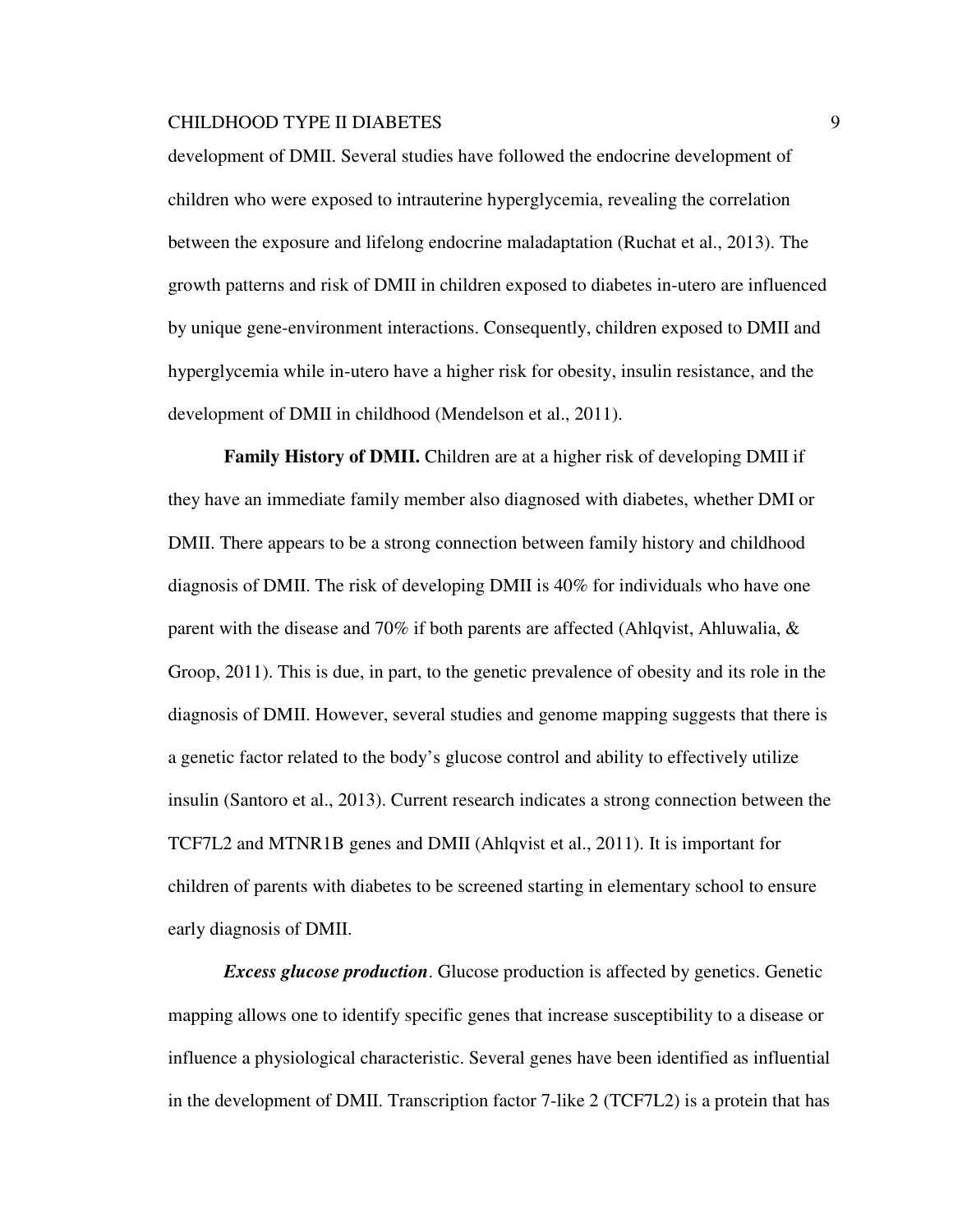been identified as a genetic factor leading to increased rate of hepatic glucose production. Several studies have confirmed the association between DMII and several singlenucleotide polymorphisms (SNPs) in the TCF7L2 gene (Ahlqvist et al., 2011). These studies were performed in several ethnic groups, all confirming the association between the TCF7L2 gene, excess hepatic glucose production, and the development of DMII.

*Decreased insulin production.* Insulin production is also affected by genetics. Another important gene involved in the development of DMII is melatonin receptor 1B (MTNR1B). Melatonin receptor 1B is associated with elevated fasting blood glucose and the development of DMII due to its influence in the production of insulin. Melatonin, often referred to as the sleep hormone, works primarily to adjust the body's biological clock. There are melatonin receptors located in the pancreas that contribute to the nocturnal lowering of insulin levels to maintain fasting blood glucose throughout the night. However, a mutation in the MTNR1B gene is associated with altered melatonin signaling at the pancreas. Initially, this mutation causes mild overproduction of insulin, which often goes unnoticed. However, genetic studies suggest that over time the pancreas will become maladapted to the MTNR1B mutation, resulting in diminished insulin production, hyperglycemia, and ultimately the development of DMII (Ahlqvist et al., 2011). Research is ongoing to determine the genetic factors associated with DMII.

**Ethnicity.** Another genetic factor that predisposes children to DMII is ethnicity. Certain ethnicities, specifically African Americans, Native Americans, Asian Americans, and Hispanics have higher rates of childhood DMII (Agency for Healthcare Research and Quality, 2013). Compared to these ethnicities, Caucasian children have a lower prevalence of DMII and are less likely to be diagnosed with the disease. It has been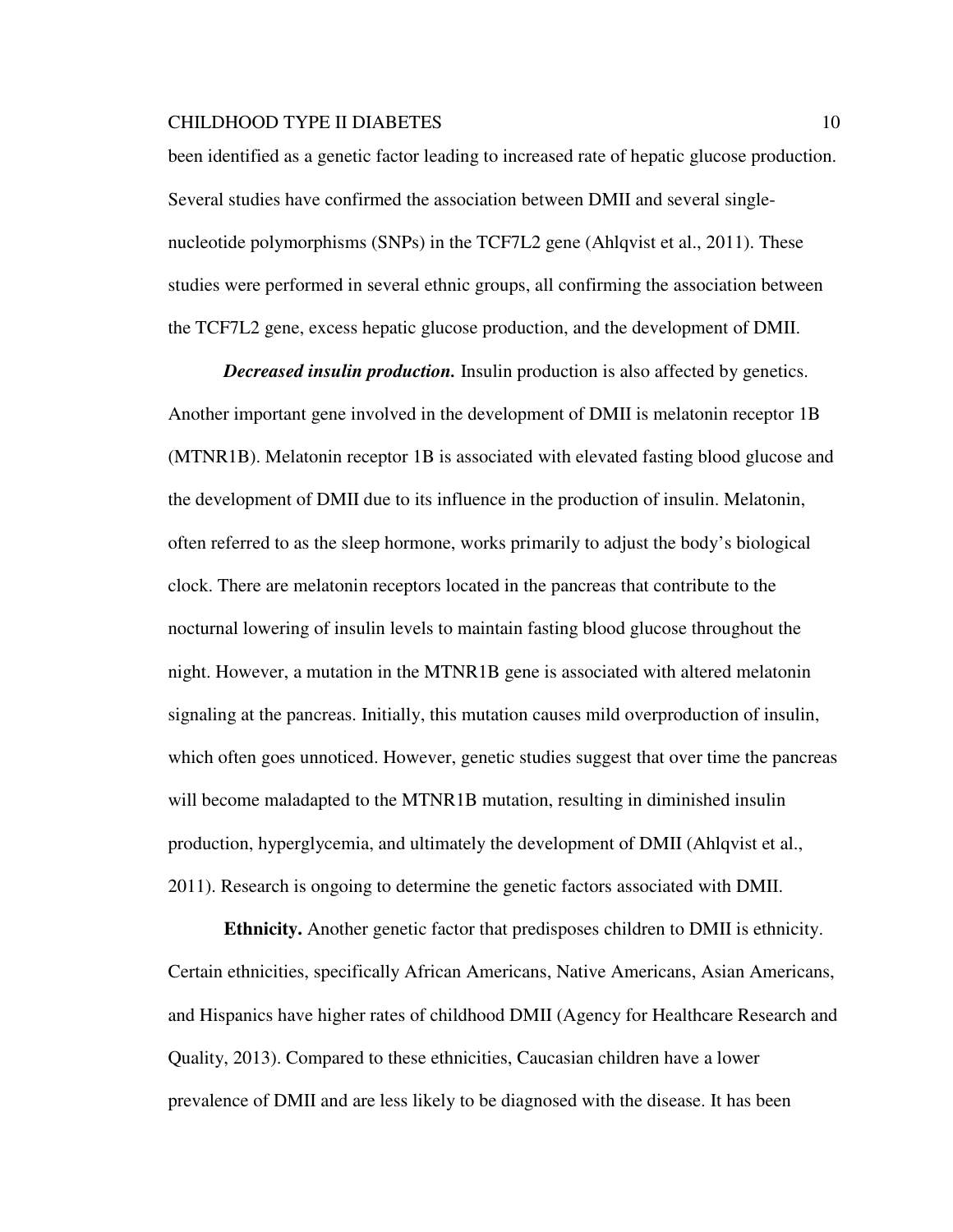suggested that obesity, rather than ethnicity, is the cause of higher incidence of DMII in certain ethnic groups. However, recent ethnicity studies have shown that, regardless of weight, ethnicity is a factor in the development of DMII. In 2010, the National Institute of Health (NIH) conducted a study that examined the prevalence of DMII in children of five different ethnicities. The five ethnicities included in the study are Non-Hispanic whites, Hispanics, African Americans, Navajo Indians, and Asian Americans. Several factors including blood pressure, cholesterol, and obesity were studied. The study ranked the prevalence (per 1000) of DMII in children from highest to lowest: Navajo Indians (1.45), African Americans (1.06), Asian Americans (0.52), Hispanics (0.46), and Non-Hispanic whites (0.18). The study also ranked the percentage of children diagnosed with DMII who are also obese from highest to lowest: African Americans (94), Non-Hispanic whites (92), Asian Americans (90), Navajo Indians (85), and Hispanics (83). It is interesting to note that while Navajo Indians have the highest prevalence of childhood DMII, they also claim the second lowest obesity rate. In the same respect, Non-Hispanic whites have the lowest prevalence of DMII by a significant margin, yet claim a close second in obesity rates (Brown & Rother, 2010). This study does not deny the influence of obesity in the diagnosis of childhood DMII, but it illustrates the relevance of ethnicity in the development of the endocrine disease. As such, children of African American, Native American, and Hispanic ethnicity are considered high-risk for developing DMII (Bobo, Shantz, Kaufman, & Kollipara, 2009).

#### **Modifiable Risk Factors**

Modifiable risk factors are those that can be avoided or reversed in children to prevent the onset of DMII. Modifiable risk factors include obesity, exercise, diet, and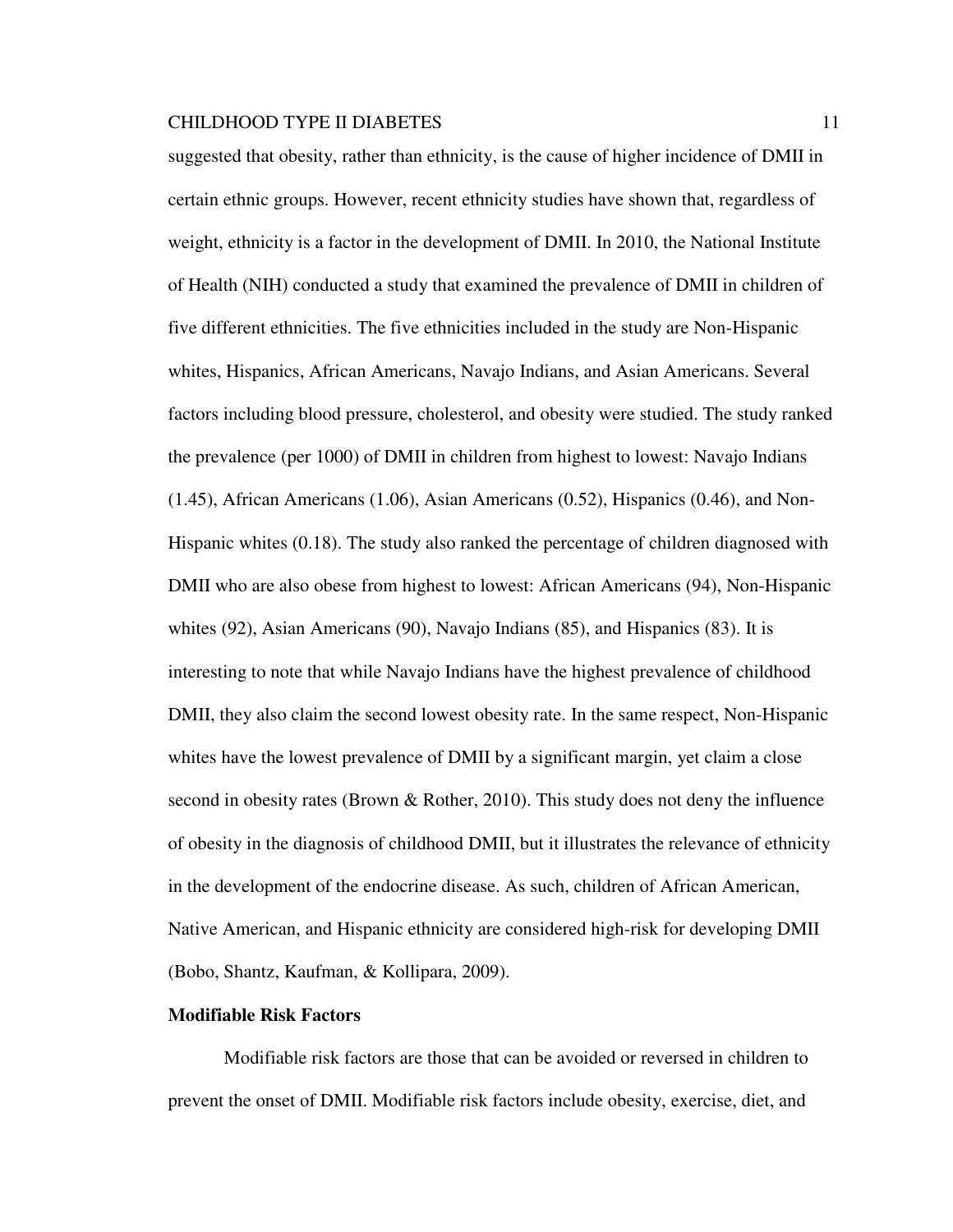breastfeeding in infancy. The majority of modifiable risk factors, however, are largely out of the child's control, this includes lifestyle. Factors such as diet and breastfeeding in infancy are two factors that are controlled by the parents rather than the child. These pose a unique risk to childhood DMII and necessitate early intervention.

**Obesity.** Obesity is the most significant risk factor for developing childhood DMII. Children who are overweight or obese are at a significantly greater risk for developing DMII than children of healthy weight. In the US, overweight and obese are defined as the  $85<sup>th</sup>$  and  $95<sup>th</sup>$  percentiles for weight, respectively. There is an increase in the prevalence of childhood DMII from 2.4% for children of normal weight to 14.2% for children who are obese. Because body mass index (BMI) changes so rapidly in children, it is generally not considered reliable in defining overweight and obese. A 2011 report indicates that 15-17% of children, ages 6-17, are considered obese in the US. The increasing rates of childhood DMII are closely paralleled with increasing rates of childhood obesity (Rabbitt & Coyne, 2012).

The risk for DMII is associated with obesity's affect on insulin sensitivity and glucose utilization. Children who are overweight or obese experience impaired glucose tolerance (IGT), characterized by significant peripheral insulin resistance and subsequent beta-cell failure. In normal weight children, a balance between the pancreas' beta-cell insulin secretion and insulin sensitivity of the peripheral tissues maintains glucose metabolism. The peripheral tissues include muscle, liver, and adipose tissue. In overweight or obese children, impaired beta-cell function caused by excess visceral fat and decreased insulin sensitivity by the peripheral tissues due to peripheral fat are the two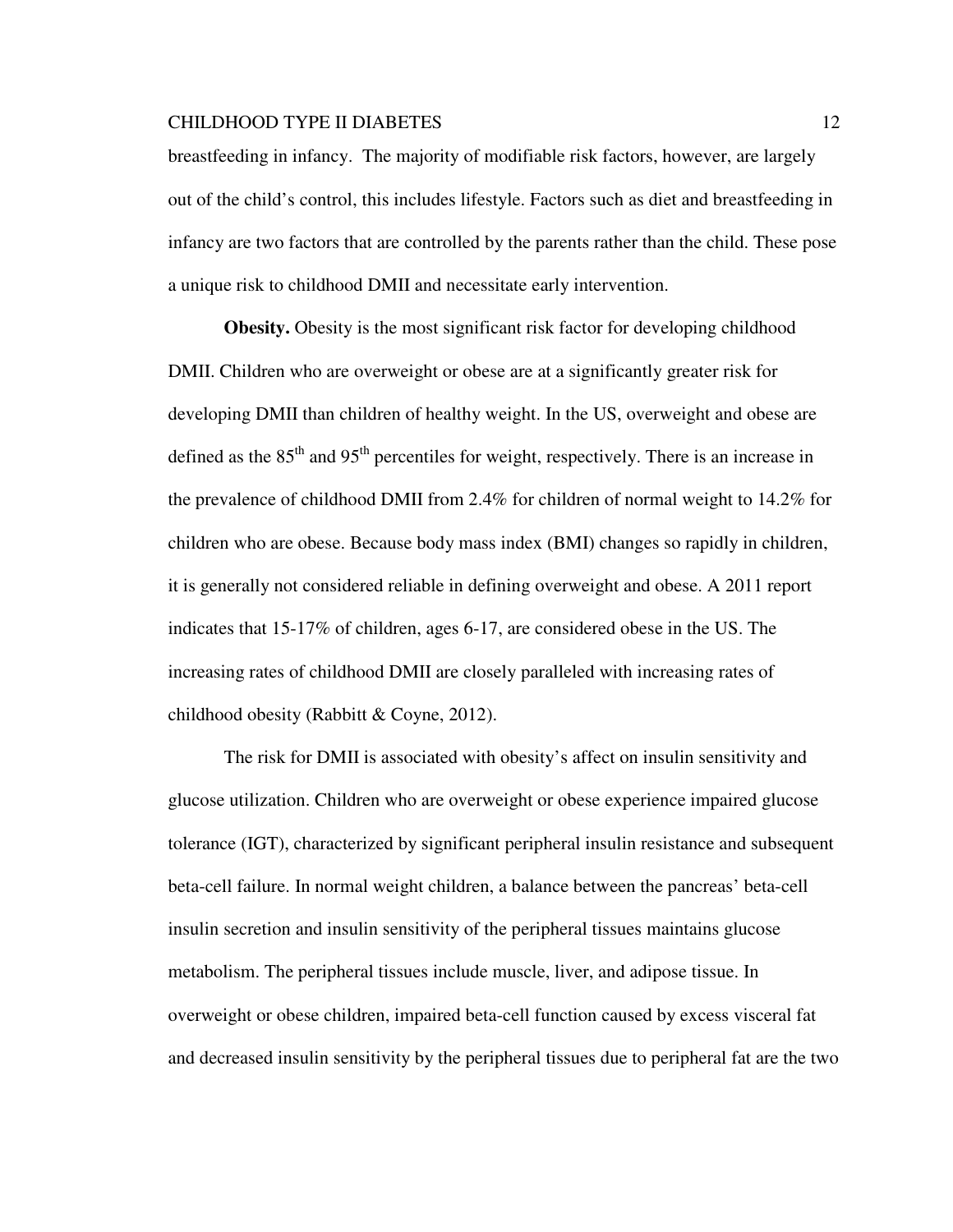primary components in the development of DMII. Insulin resistance is the major link between obesity and DMII (Yaturu, 2011).

Insulin resistance can be caused by numerous factors, however an excess of free fatty acids (FFA) plays a leading role. Visceral fat causes an increase in the release of FFA, as a result of accelerated lipolytic activity. Current research suggests that an oversupply of lipid to skeletal muscle, as is found in overweight and obesity, contributes to diminished insulin sensitivity. Increased FFA also results in the development of triglyceride buildup in both muscle and the liver, inhibiting the efficacy of insulin. The FFA buildup causes insulin resistance as the result of several physiologic changes. First, FFAs inhibit insulin-stimulated glucose uptake at the level of glucose transport. This means that while the body is producing adequate insulin, the FFAs prevent it from being used to effectively maintain blood glucose levels. Second, FFAs impede insulinstimulated glycogen synthesis. In a normal physiologic process, insulin will assist in the conversion of glucose to glycogen for storage purposes. However, in the presence of excess FFAs, insulin cannot efficiently or effectively synthesize the blood glucose into glycogen. In addition to provoking impaired insulin sensitivity, excess FFAs also contribute to overstimulation and increased production of hepatic glucose. This is due to suppression of glycogenolysis and gluconogenesis. Without these factors, hepatic glucose production becomes unchecked. Elevated FFAs play a direct role in the overproduction of hepatic glucose. Consequently, overweight and obese children have a significantly greater likelihood of developing DMII. It is also important to note that children have a decreased tolerance to unstable blood glucose levels as compared to adults. This means that when children experience FFA induced hyperglycemia and insulin sensitivity, it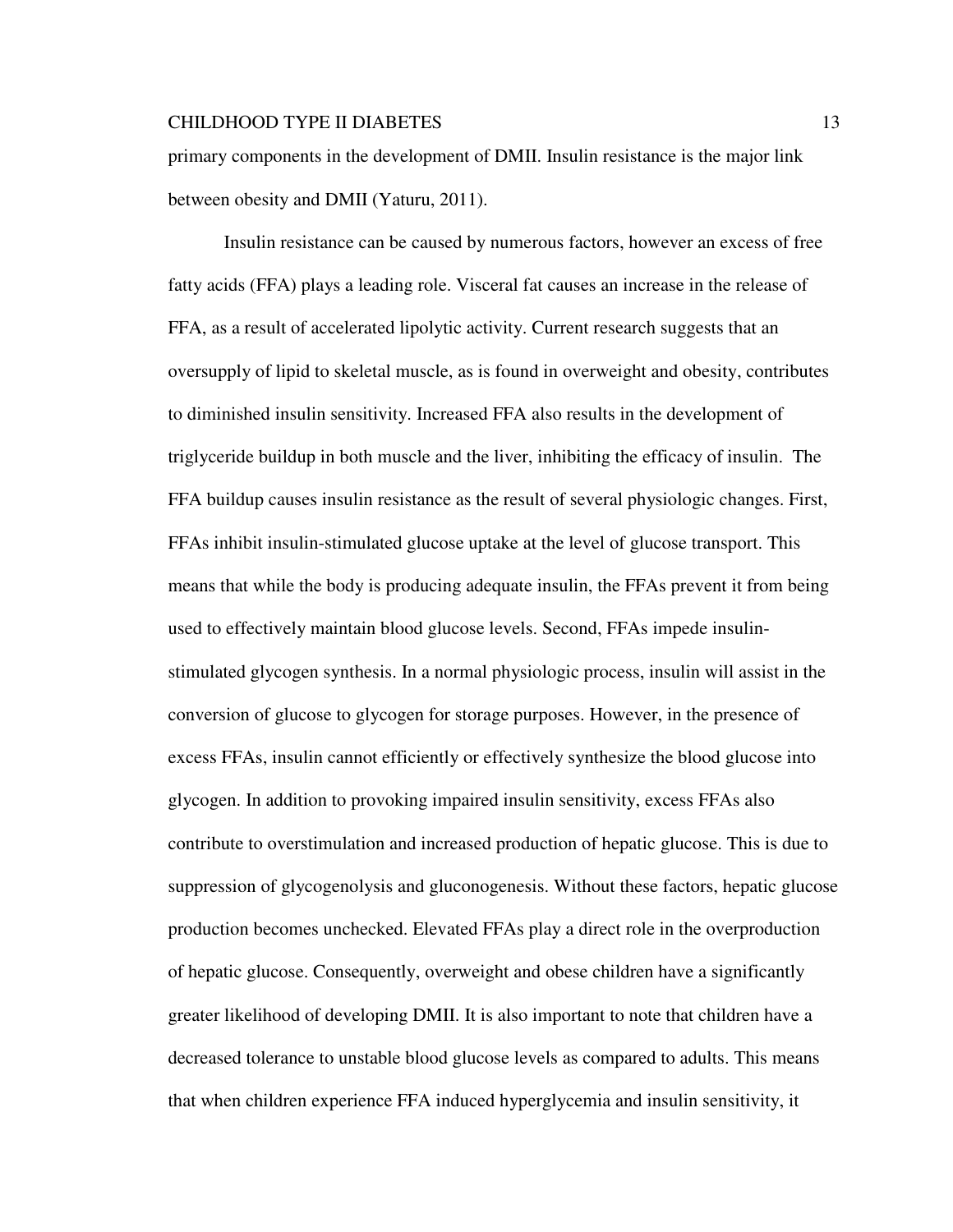quickly progresses to DMII (Yaturu, 2011). There is a narrow window for intervention once FFAs have taken their toll, indicating the need for early screening.

**Physical inactivity**. Physical inactivity is an important risk factor and one of the most easily modified factors in the prevention of childhood DMII. The effect of physical activity on insulin resistance and susceptibility to DMII in children is immense. Physical activity is proven to improve body composition, lower the resting heart rate, and lower blood pressure in children. High-risk DMII children experience additional benefits of exercise, including improved insulin sensitivity and balanced glucose uptake in the periphery. As a result, adequate physical activity has the potential to drastically reduce insulin resistance and the incidence of childhood DMII (Tompkins, Soros, Sothern, & Vargas, 2009). Research conducted over the last decade has demonstrated a positive association between physical activity and insulin utilization, showing that increased activity leads to balanced fasting glucose levels and improved insulin sensitivity.

There are two key ways that physical activity improves insulin sensitivity, thus lowering the risk of developing DMII. First, physical activity improves insulin sensitivity by increasing glucose transport to muscle cells and encouraging the production of muscle glycogen to maintain blood glucose levels. Second, physical activity has long-term implications for insulin sensitivity and blood glucose maintenance. By increasing the fatfree muscle mass, exercise increases the volume of muscle into which blood glucose can be transported. The expansion of muscle volume lowers the demand for insulin while simultaneously promoting better utilization of blood glucose (Lumb, 2014). Dr. Connie Tompkins and associates (2009) reported a study on the effects of aerobic exercise on insulin sensitivity in overweight and obese 9-15 year olds. The study found that, after 12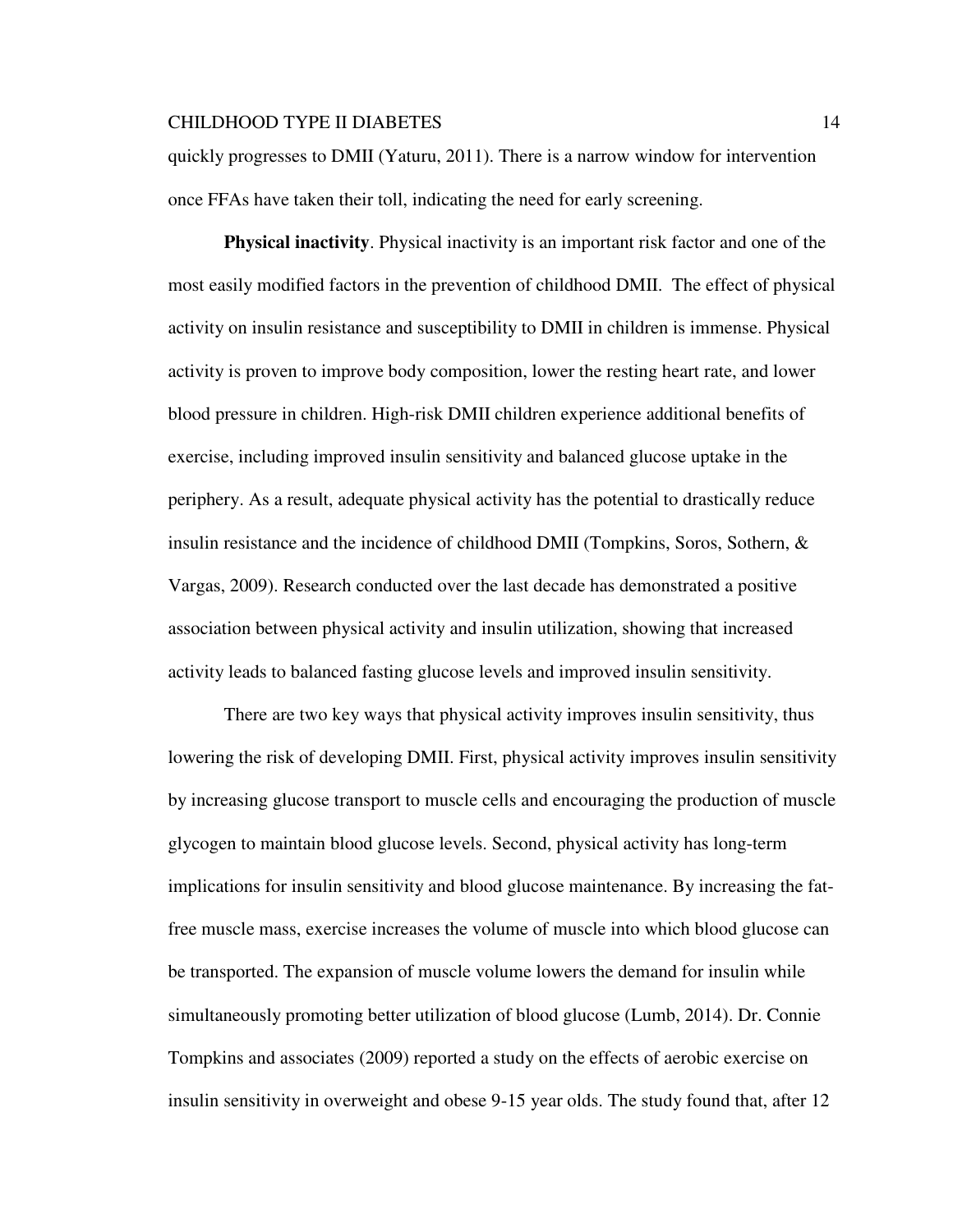weeks of aerobic training, insulin sensitivity increased without any significant changes in body weight or fat mass. Furthermore, the study discovered that lower limb fat-free mass increased by an average of 6.2%. This change in fat-free mass, as addressed earlier, is significantly associated with improved insulin sensitivity and blood glucose control. A reduction in peripheral fat allows for better utilization of insulin in the peripheral tissues.

It is important to note that, in most cases, obesity and physical inactivity are coexisting factors. The two factors tend to work in a cyclic pattern, since obesity impairs physical mobility and inactivity promotes obesity. As such, the two factors are often addressed simultaneously by encouraging physical activity in early childhood and throughout development. An important aspect of exercise is the different types of physical activity. The U.S. Government Physical Activity Guidelines for American Children and Adolescents includes both aerobic and resistance, or strength, training as elements to prevent the development of DMII. According to these guidelines, the best option for children is combination exercise, which includes both aerobic and weight lifting exercises ("Youth Physical Activity", 2014). Aerobic activity recommendations include swimming, playing tag, and organized sports such as soccer. Strength training recommendations include climbing trees, martial arts, and swinging on monkey bars. The recommendation for high-risk children is 40-60 minutes/day of moderate to vigorous aerobic/resistance combination exercise, five days a week. After four consecutive months of this regimen, insulin sensitivity will improve and the child's risk of developing DMII will decrease (Tompkins et al., 2009).

**Diet.** Diet plays a significant role in the development of childhood DMII. The foods that children eat directly impact the body's ability to utilize insulin effectively.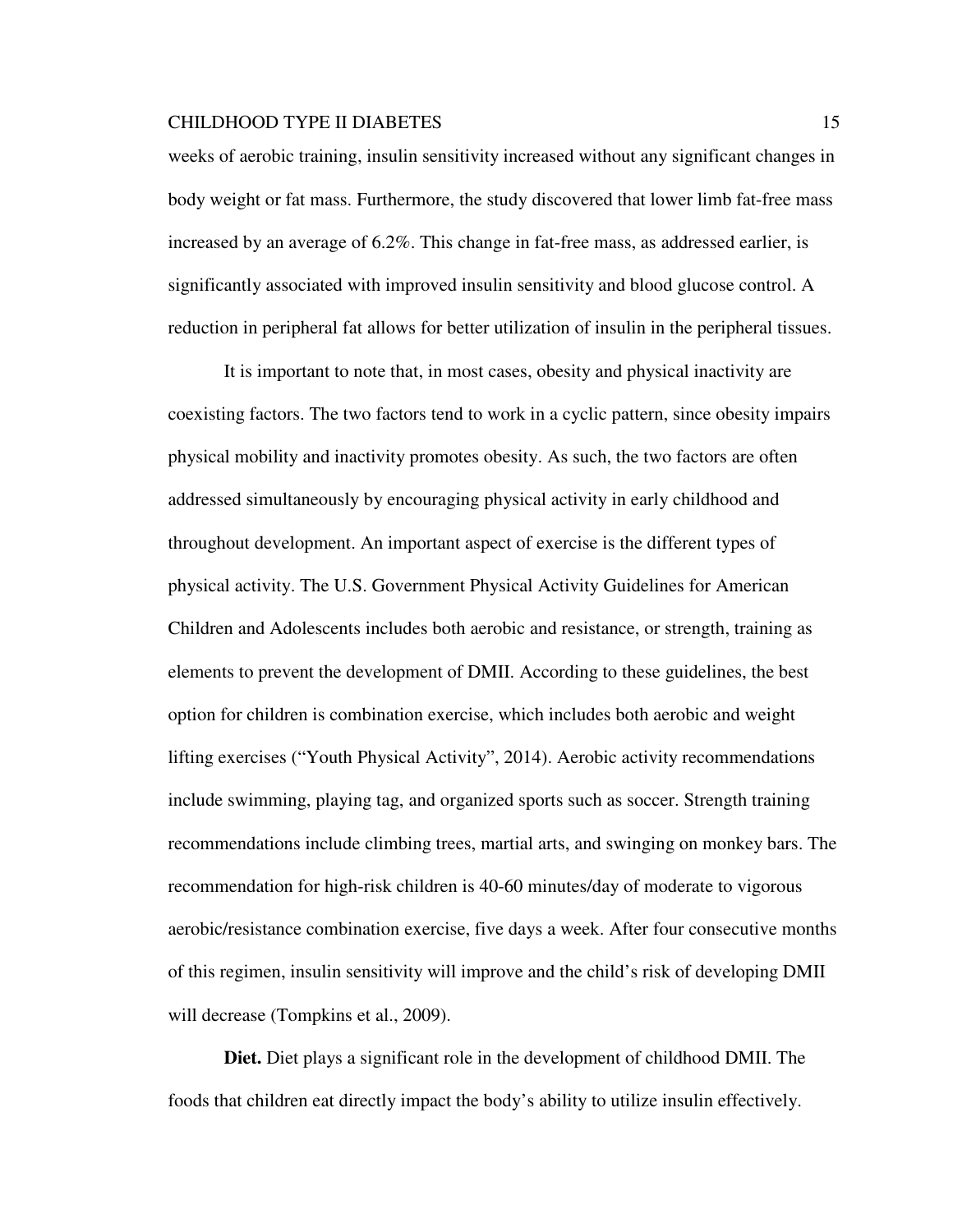Because insulin is necessary for proper glucose storage, transfer, and use, the relationship between diet and DMII is critical (Dabelea & Harrod, 2013). Extensive research been conducted in the last five years to better understand the dynamic between diet and childhood DMII. The ADA reported a study from the UK, led by Dr. Angela Donin (2014), which looked at several dietary factors in relation to childhood DMII. The study examined the correlation between total energy intake, energy density, dietary nutrient intakes, and risk markers for DMII in a large, cross-sectional, multiethnic population of 9–10-year-old children. The study procured a structured 24-hour diet recall from the 2,569 participants. The energy and nutrient intakes were calculated using the Medical Research Council Human Nutrient Research Center's standards for childhood nutrition needs. By using an estimate of basal metabolic rate (BMR), the study was able to identify several dietary risk markers for DMII.

For many years, it was believed that the greatest dietary risk factor associated with DMII was fat intake. However, current research disproves this theory (Donin et al., 2014). In fact, of all the dietary factors identified in the ADA study, including energy intake, energy density, glycemic markers, and fat mass index, there was only a positive association between total energy intake and insulin resistance. Total energy intake is essentially caloric intake. Other factors, such as energy density or macronutrients, showed little to no association with insulin resistance and the development of DMII in childhood. This means that the total caloric intake is a more significant risk marker for DMII than specific nutrient intake. The study further investigates dietary intake of the participants. While overall caloric, or energy, intake is what is most closely associated with DMII, the balance of carbohydrate and protein intake is also influential.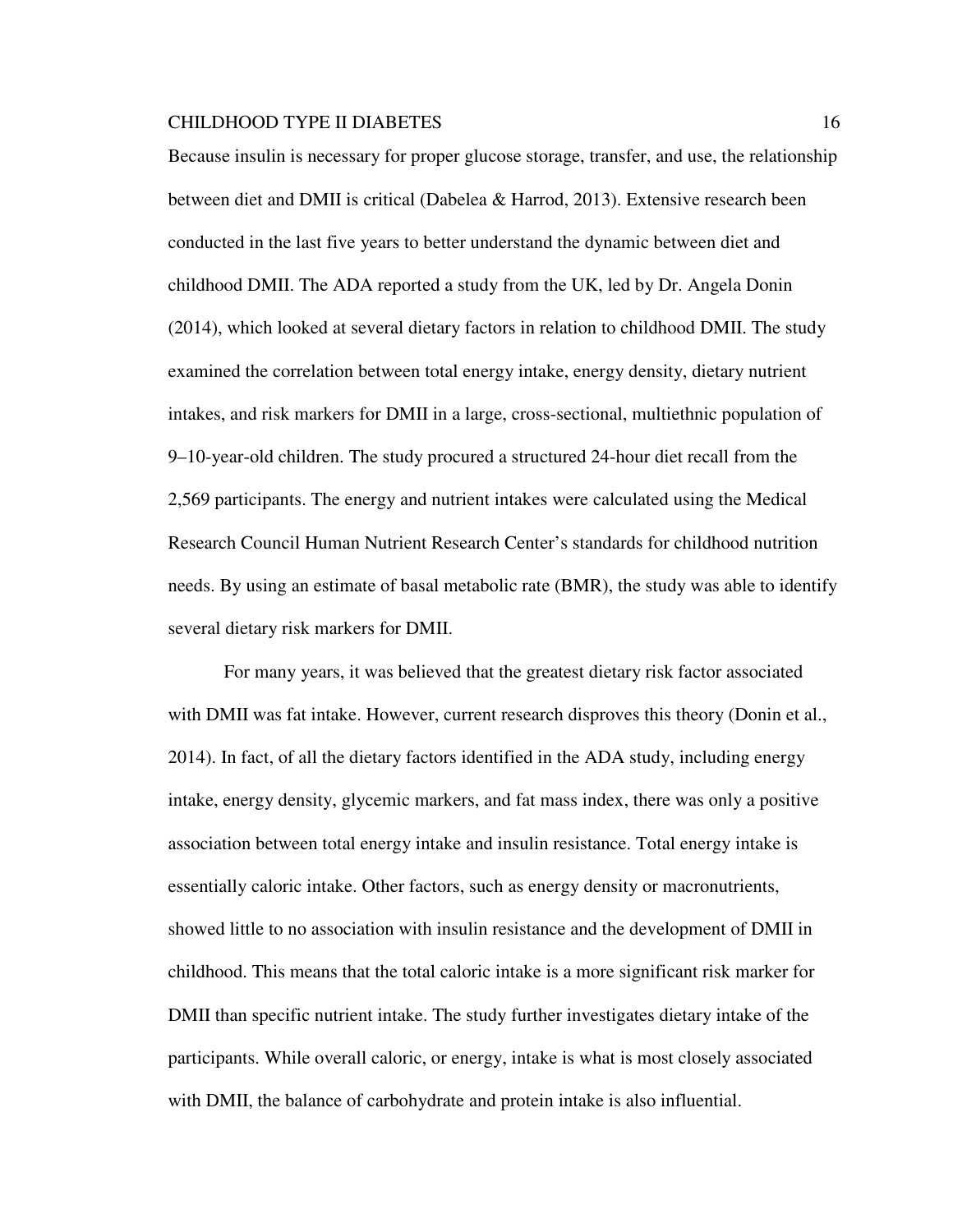Carbohydrates, specifically simple carbohydrates, such as donuts, bread, and sugary cereal, provide empty calories for children. These foods are high in calories and low in nutrients, which causes the child to consume more calories to feel satisfied. Conversely, lean protein, such as chicken, beans, and tuna, promote ideal nutrient intake while maintaining appropriate caloric intake. Thus, high carbohydrate and low protein diets are strongly correlated with insulin resistance and the development of DMII. Excessive carbohydrate intake is a primary risk factor in the development of childhood DMII (Donin et al., 2014).

**Breastfeeding in infancy.** Breastfeeding during infancy plays a critical role in the child's long-term health, specifically in regards to weight and metabolic syndromes. Studies indicate that breastfeeding is associated with a 22-24% lower subsequent risk of childhood obesity and lower risk for DMII (Gunderson, 2010). The CDC growth charts indicate the healthy weight of children from birth through adolescence. Exclusively breastfed infants consistently gain weight more rapidly in the first three months of life compared to bottle-fed infants. However, after the first three months of life, exclusively breastfed infants have lower, healthier weight-for-age compared to bottle-fed infants. Several studies have been conducted in the last decade to examine the long-term weight and metabolic implications of children who were exclusively breastfed as infants. A meta-analysis of 17 studies indicates the duration of breastfeeding is directly associated with reduced risk of obesity and DMII in childhood. One of these studies, a populationbased survey of over 15,000 American children between the ages of nine and 14, found that the children who were breastfed for longer than seven months were less likely to be obese or experience subsequent metabolic disorders (Bartz & Freemark, 2011).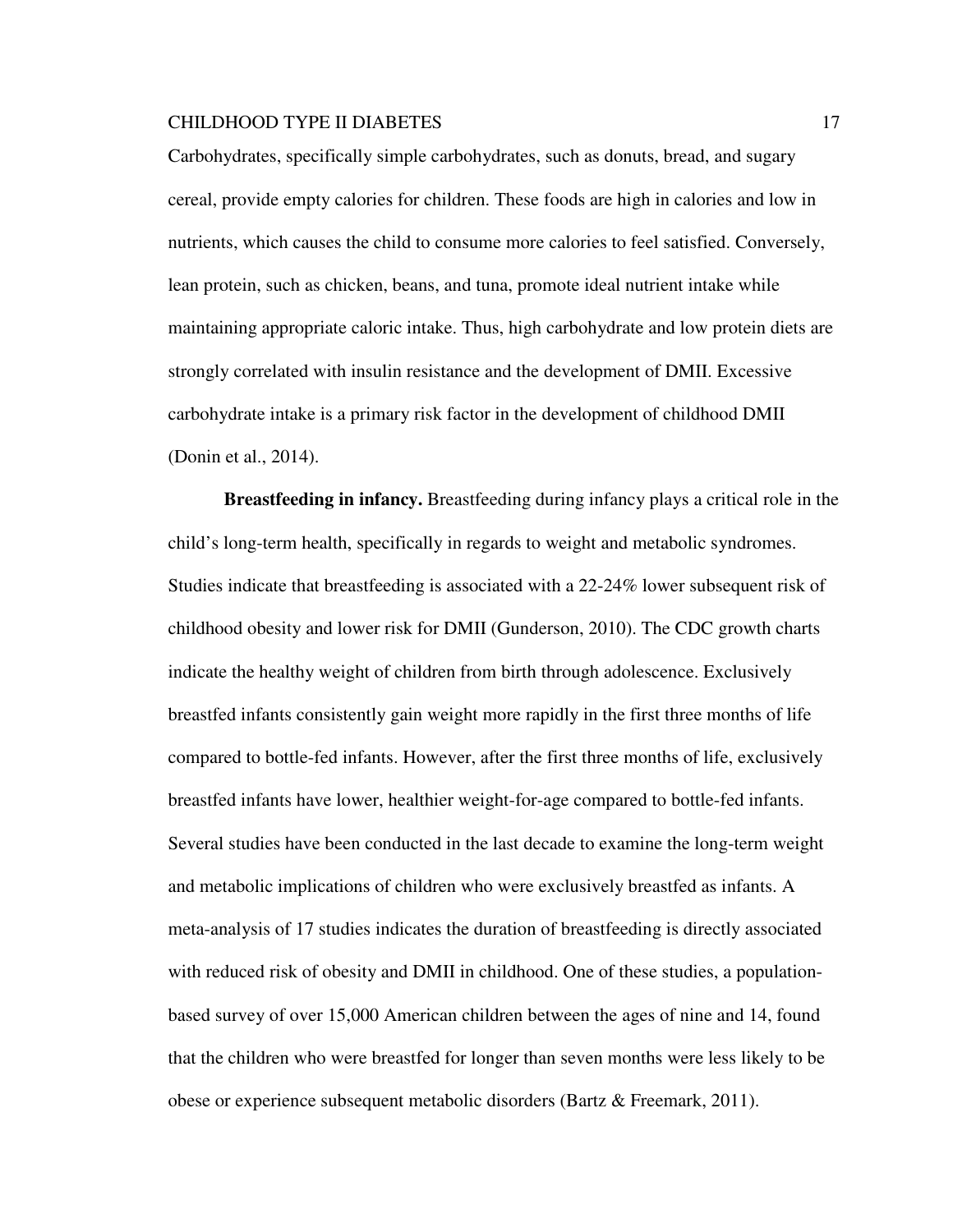While much of the current data focuses on obesity and metabolic disorders in general, several studies have been done specifically to find the association between breastfeeding and childhood DMII. A reverse study, which identified obese teens with DMII and normal weight teens without DMII, found that the teens with DMII were 40% less likely to have been breastfed in infancy compared to the teens that did not have DMII. Research continues to determine the precise mechanism of defense against DMII provided by breastfeeding, as the association is not entirely clear. However, current research suggests that breastfed infants are less likely to be overfed since the physiological association between the infant's needs and mother's milk production is somewhat synchronized. It is suggested that bottle-fed infants are more likely to be overfed because bottle feedings normally occur on a fixed schedule. Consequently, bottle fed infants are trained to expect food at fixed intervals, whereas breastfed infants expect food when hungry. This expectation then stays with the child throughout childhood and adolescence (Bartz & Freemark, 2011). While this risk factor is modifiable, many parents often realize too late that breastfeeding is a way to prevent childhood medical disorders such as DMII (Shaw, 2007). Thus, early intervention is essential to provide parents with accurate information regarding the benefits of breastfeeding and its association with decreased obesity and DMII in childhood.

#### **Long-term Complications of Childhood DMII**

Childhood DMII has tremendous and long-lasting effects. Not only are the ramifications seen throughout childhood, as the young patient learns to cope with diabetes, but childhood DMII predisposes an individual to additional significant medical conditions later in life. Although additional medical conditions may not develop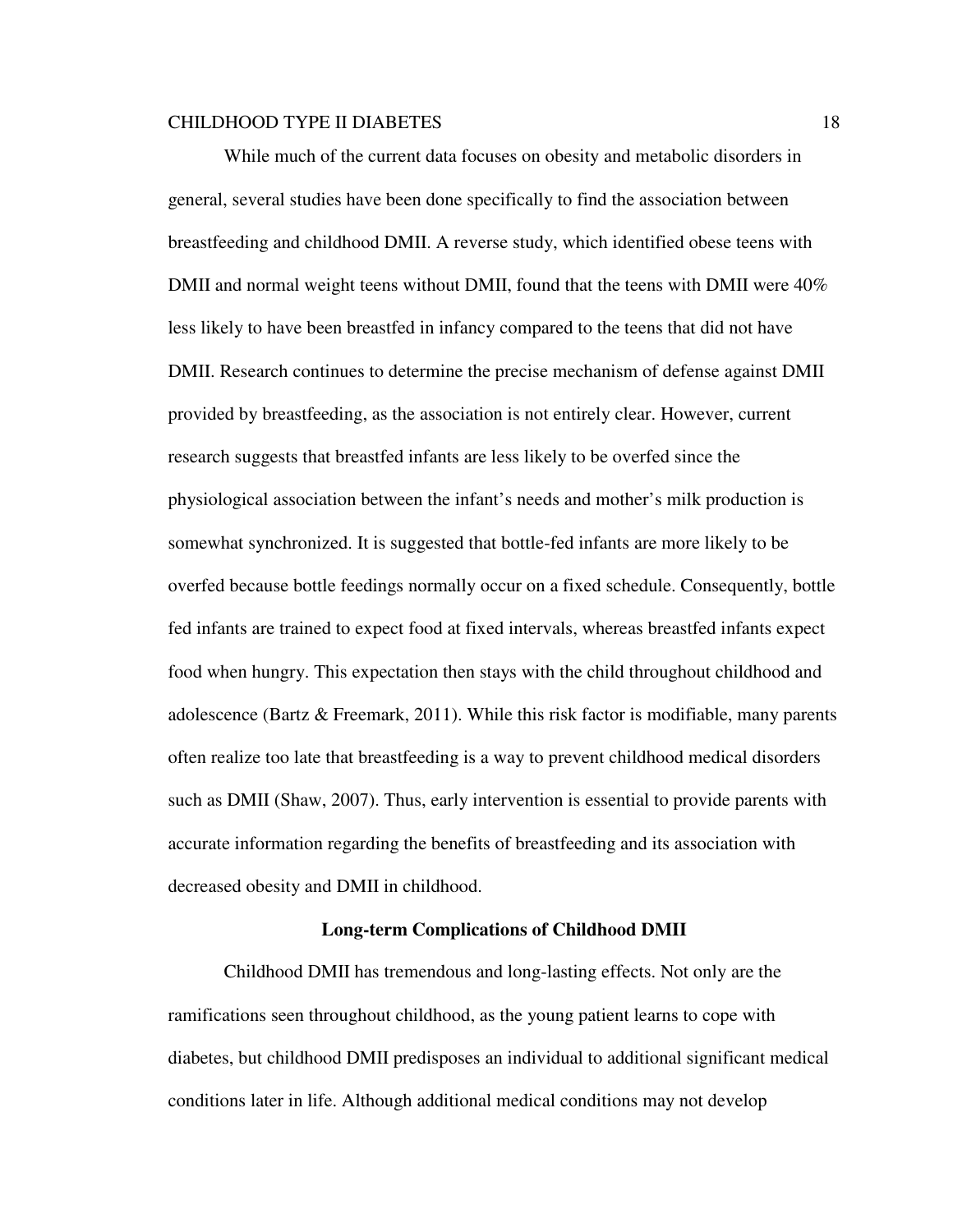immediately, most individuals will experience complications within 30 years of diagnosis (Michel, 2011). This is especially detrimental for children diagnosed with DMII because they will experience the complications at a much younger age than will adults diagnosed with DMII. If an adult is diagnosed with DMII at the age of 40, he or she will likely experience several comorbid medical conditions by the age of 70. If a child is diagnosed with DMII at the age of 10, he or she will likely experience several comorbid medical conditions by the age of 40. Thus, by middle age, these DMII children will face numerous obstacles that their peers will not face for decades, including significant cardiac complications, renal failure, and vision impairment.

## **Cardiac Complications**

Cardiac complications are the most common and often the most dangerous complication associated with DMII. Nearly 70% of diabetes-related deaths are linked directly to cardiac complications, with type II diabetics facing a two- to four-fold higher death rate due to heart disease compared to non-diabetics. Type II Diabetes adversely affects several aspects of cardiac function, including cardiomyocyte metabolism, cardiac insulin signaling and calcium control, and the stimulation of vascular and cardiac fibrosis (Gardner, Murray, & Wold, 2013). These abnormalities all contribute to cardiac dysfunction in patients with DMII.

Alterations in several molecular signaling pathways have been identified in the development of cardiac complications due to DMII. Research suggests that impaired insulin signaling – the result of hyperinsulinism, hyperglycemia, and insulin resistance – likely forms the foundation for imbalances in diabetic cardiac complications. Following the initial insulin signaling impairment, diabetics experience subsequent changes in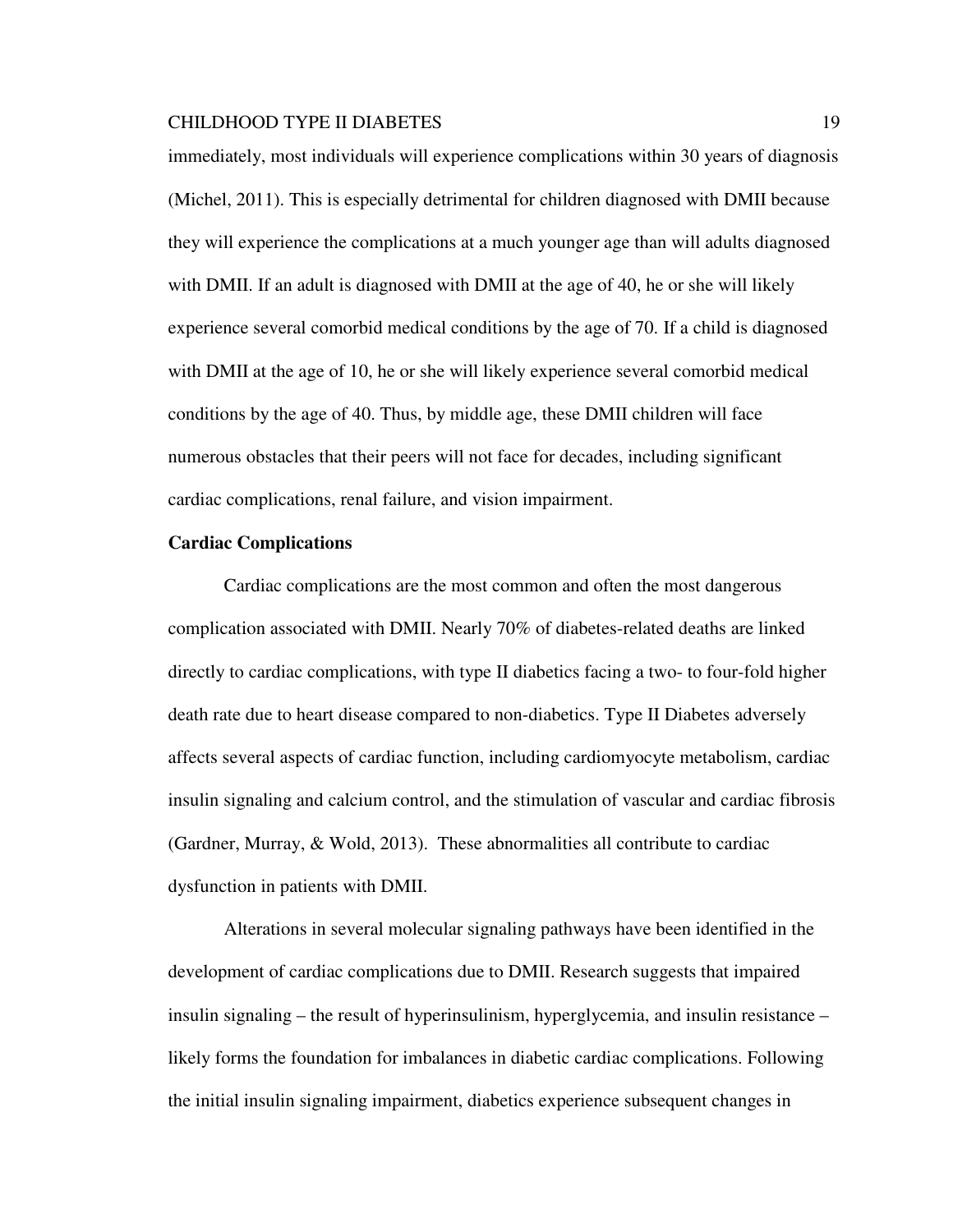coronary and renal blood vessels as a result of impaired nitric oxide regulation and decreased vascular permeability. This causes constriction of the coronary and renal blood vessels and over-activation of the Renin-Angiotensin-Aldosterone System (RAAS). Finally, increased FFAs and poorly regulated lipid signaling results in the buildup of FFAs, called atherosclerosis, and lipotoxicity in the heart and blood vessels. The progression of diabetic cardiac complications results in fibrotic buildup throughout the cardiac system and progressive overworking of the cardiac muscle (Manadavia, Aroor, DeMarco, & Sowers, 2013). Individuals with DMII must be closely monitored for levels of High-Density Lipoproteins (HDL) cholesterol, Low-Density Lipoproteins (LDL) cholesterol, blood pressure, and triglycerides to determine each individual's cardiovascular risk. Children with DMII consistently display lower levels of HDL and higher levels of LDL cholesterol, pre-hypertension or hypertension, and elevated triglycerides when compared to their non-diabetic counterparts. This is due in part to diet, but also to the nature of DMII and its impact on the body and cardiac function. Many cardiovascular risks cannot be controlled once DMII has been diagnosed (Rodriguez, 2006). Common comorbid cardiac diagnoses associated with DMII include hypertension, coronary artery disease, hyperlipidemia, and diabetic cardiomyopathy.

**Hypertension.** In the US, hypertension occurs in 70% of all individuals with DMII. The American Diabetes Association performed a study in 2013 that found that 34% of children with DMII between the ages of 8-17 also had hypertension (Pyle, 2013). Hypertension is the most commonly occurring comorbid disease process associated with DMII (Cheung  $\&$  Li, 2012). This is in part due to the several risk factors the two diseases share, including obesity, hyperlipidemia, and atherosclerosis. Hypertension is caused by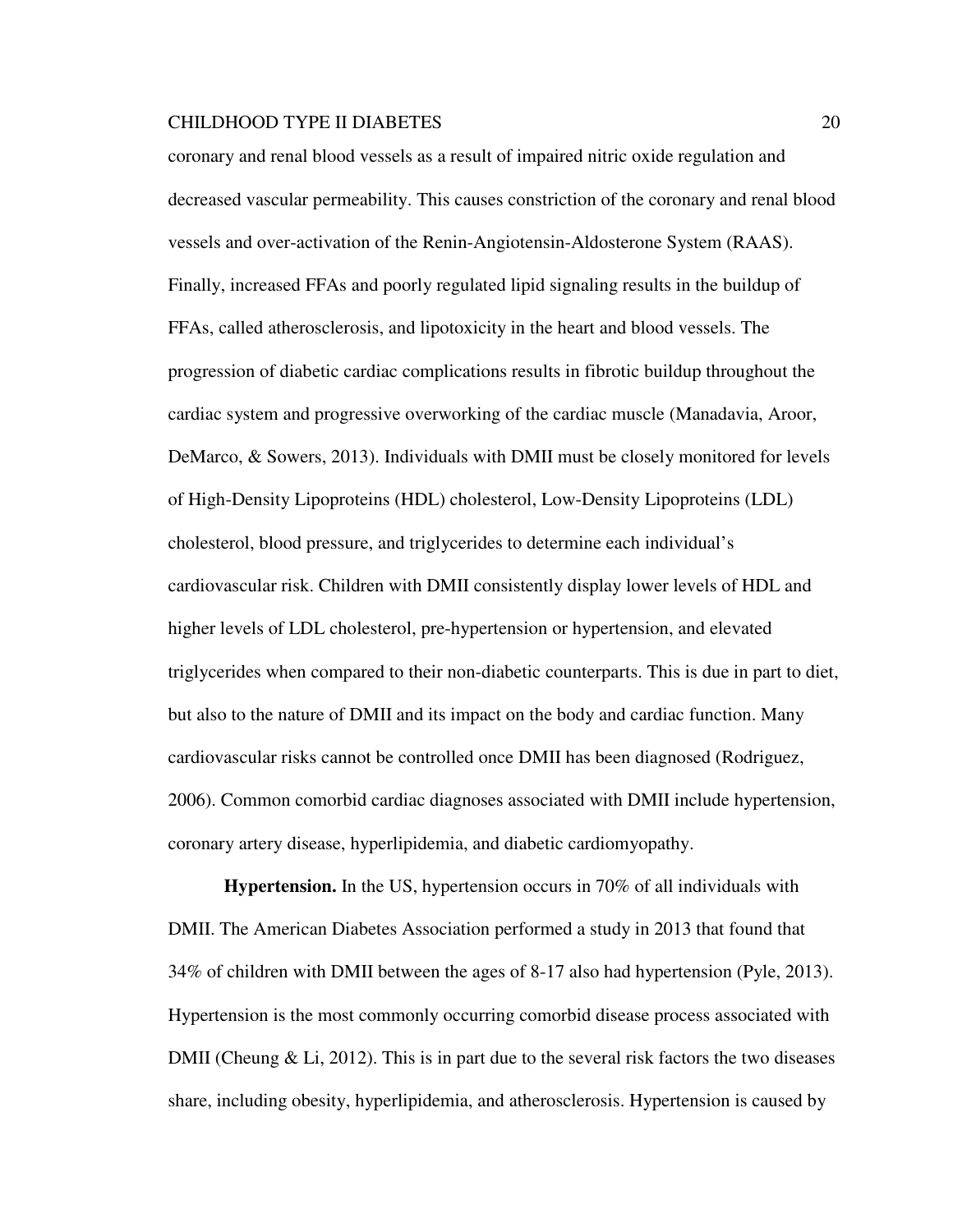plaque build-up in the arteries and veins, which is called atherosclerosis. As atherosclerosis worsens, the blood vessels become obstructed or blocked, thus less blood is transported to the body tissues. Additionally, plaque is made up of a firm shell containing soft fat, cholesterol, calcium, fibrous tissue, and other substances in the blood. As blood hits the plaque during each heartbeat, the plaque weakens and eventually cracks open to expose the soft cholesterol. This newly exposed cholesterol promotes abnormal blood clotting, which further impairs necessary blood flow to the body by creating additional structural barriers that blood flow must work against (Matfin, 2009). Diagnosis of hypertension prior to adulthood presents the individual with additional medical complications and comorbid factors. Children who are diagnosed with DMII have a significant risk of developing hypertension during their childhood or adolescent years.

 **Coronary Artery Disease.** Coronary Artery Disease (CAD), also known as coronary heart disease, is the leading cause of mortality among patients with DMII ("Cardiovascular Disease", 2014). Cardiologists Nima Alipour, Nathan Wong, and Shaista Malik (2012) suggest that 50% of DMII patients have or will develop CAD during their lifetime. Coronary artery disease occurs when the arteries that supply blood to the heart, called the coronary arteries, become hard and narrow. As with hypertension, this is caused in part by atherosclerosis and plaque buildup along the lining of the vessels. Coronary artery disease is particularly dangerous for two reasons. First, the coronary arteries are fairly small, which means even minimal atherosclerotic buildup can prevent adequate blood flow. Second, the coronary arteries supply blood directly to the cardiac muscle. If the heart is not supplied with adequate blood flow via the coronary arteries, the entire body is affected. Over time, less blood is able to flow through the coronary arteries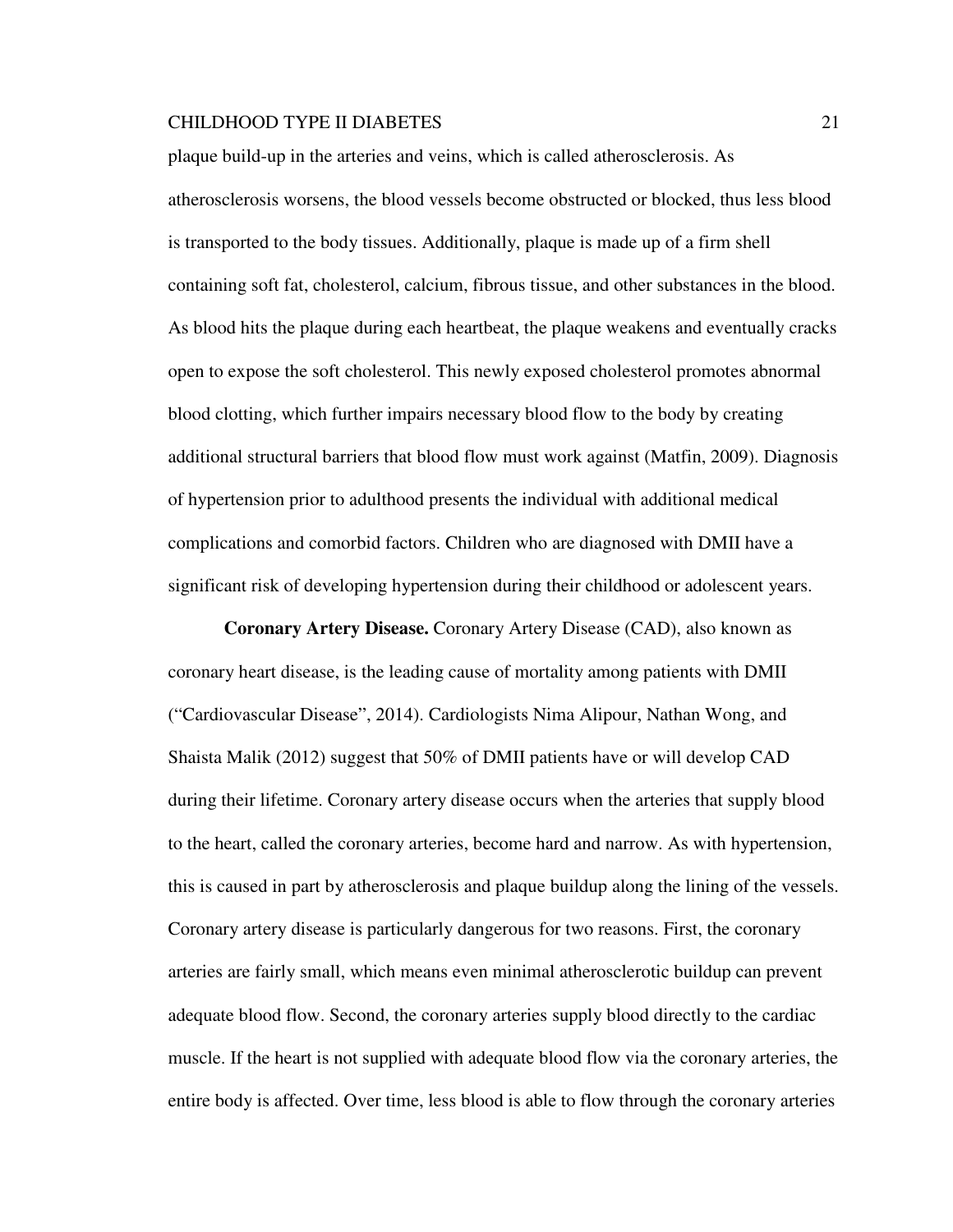to supply the heart with essential blood and oxygen. Diminished blood flow to the heart can lead to angina or heart attack. Coronary artery disease also contributes to weakening the cardiac muscle and the development of heart failure and arrhythmias (Alipour et al., 2012). Children with DMII should be screened for CAD, as early diagnosis allows for more diverse treatment options (Upchurch, 2012).

**Hyperlipidemia.** Hyperlipidemia is excess lipids, or fats, in the bloodstream, including cholesterol and triglycerides. Triglycerides are the most abundant type of fat in the body. According to the American Heart Association, healthy triglyceride levels should be below 150mg/dl. Forty percent of individuals with DMII have triglyceride levels greater than 200mg/dl ("What Your Cholesterol Levels Mean", 2015). The most common dyslipidemic pattern in DMII, diabetic hyperlipidemia, is characterized by elevation in triglycerides, low HDL cholesterol, and an increase in small dense LDL particles. This particular lipid disturbance pattern is associated with insulin resistance in DMII. The insulin resistance is related to the impaired pancreatic and beta cell signaling, which leads to decreased insulin sensitivity and excess free glucose in the blood stream. An elevation in small dense LDL particles can be detrimental in the presence of preexisting cardiac disease. The small LDL particles contribute to atherosclerosis, as they are highly susceptible to oxidative modification and increased buildup along the arterial wall. Once triglyceride levels reach 132 mg/dl or higher, small LDL particles begin to accumulate along arterial walls. This diabetic hyperlipidemia contributes to and exacerbates hypertension (Solano & Goldberg, 2006). Children who are diagnosed with DMII must have their HDL, triglycerides, and small LDL particles monitored to prevent exacerbation of cardiac complications.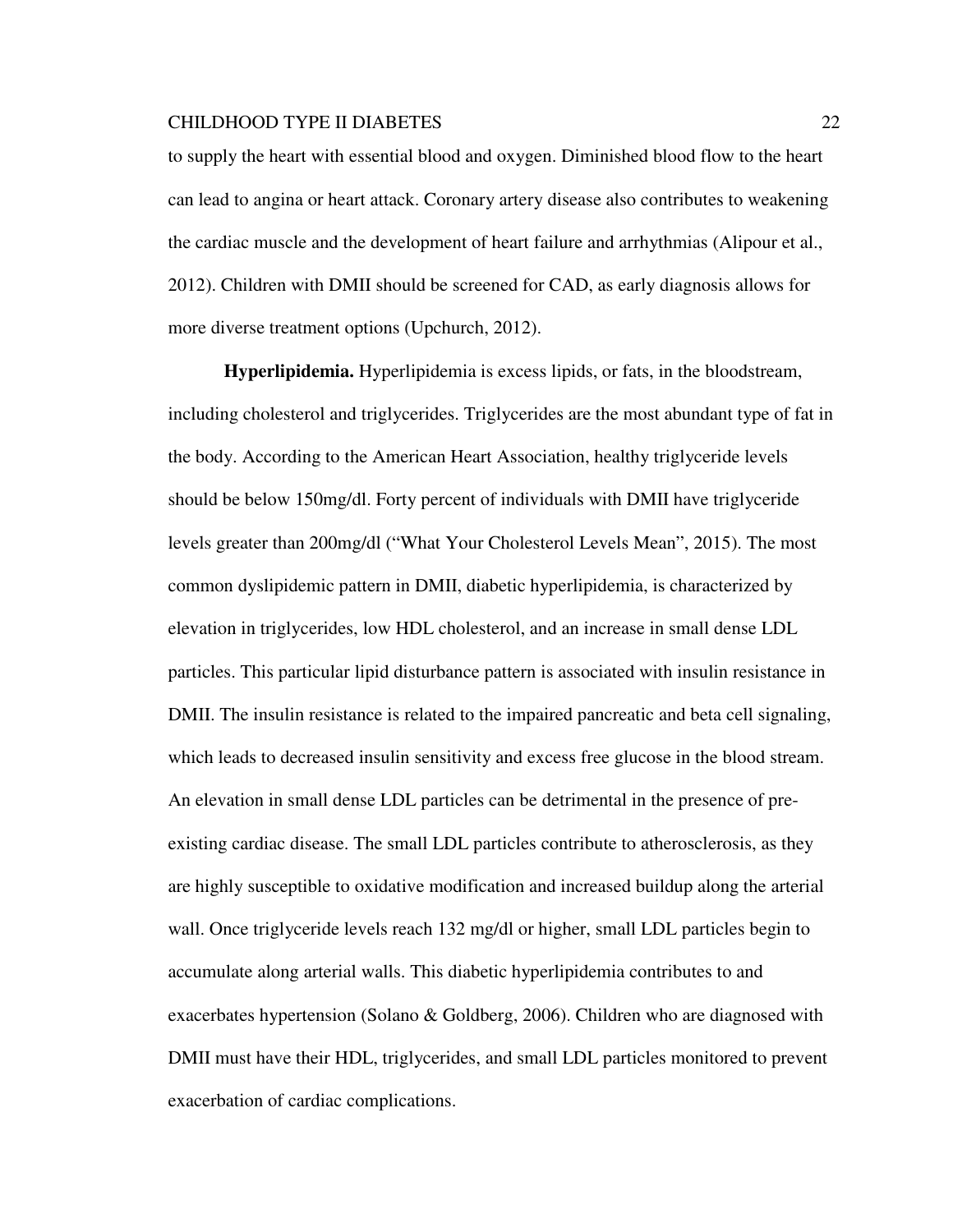**Diabetic Cardiomyopathy**. Diabetic cardiomyopathy is cardiac disease that is characteristically independent of other vascular complications during diabetes. While comorbid cardiac conditions may exist, they are not the cause of the diabetic cardiomyopathy. The number of cases of diabetic cardiomyopathy each year is growing parallel to the number of cases of DMII. Diabetic cardiomyopathy is essentially a heart failure syndrome that is characterized by hypertrophy of the left ventricle and decreased diastolic function, with or without concurrent systolic dysfunction. Decreased diastolic function results in prolonged diastolic relaxation with each heartbeat. This dysfunction frequently leads to subsequent progressive fibrosis and impaired serum calcium utilization. Cardiac fibrosis and imbalanced serum calcium result in contractility dysfunction, cardiac autonomic neuropathy, and excess stress on the heart muscle (Mandavia et al., 2013). Typically, diabetic cardiomyopathy is diagnosed in the absence of hypertension or CAD. If both hypertension and CAD are present, the diagnosis will be congestive heart failure (CHF) rather than diabetic cardiomyopathy. This is because diabetic cardiomyopathy, by definition, is heart failure that is not caused by underlying cardiac conditions (Isfort, Stevens, Schaffer, Jong, & Wold, 2013). Diabetic cardiomyopathy is a progressive disease. Screening for diabetic cardiomyopathy is an important component of the management of DMII in children. Because diabetic cardiomyopathy does not have underlying cardiac causes, such as hypertensions or CAD, it is sometimes unnoticed until the disease has progressed to the point of physiological impairment.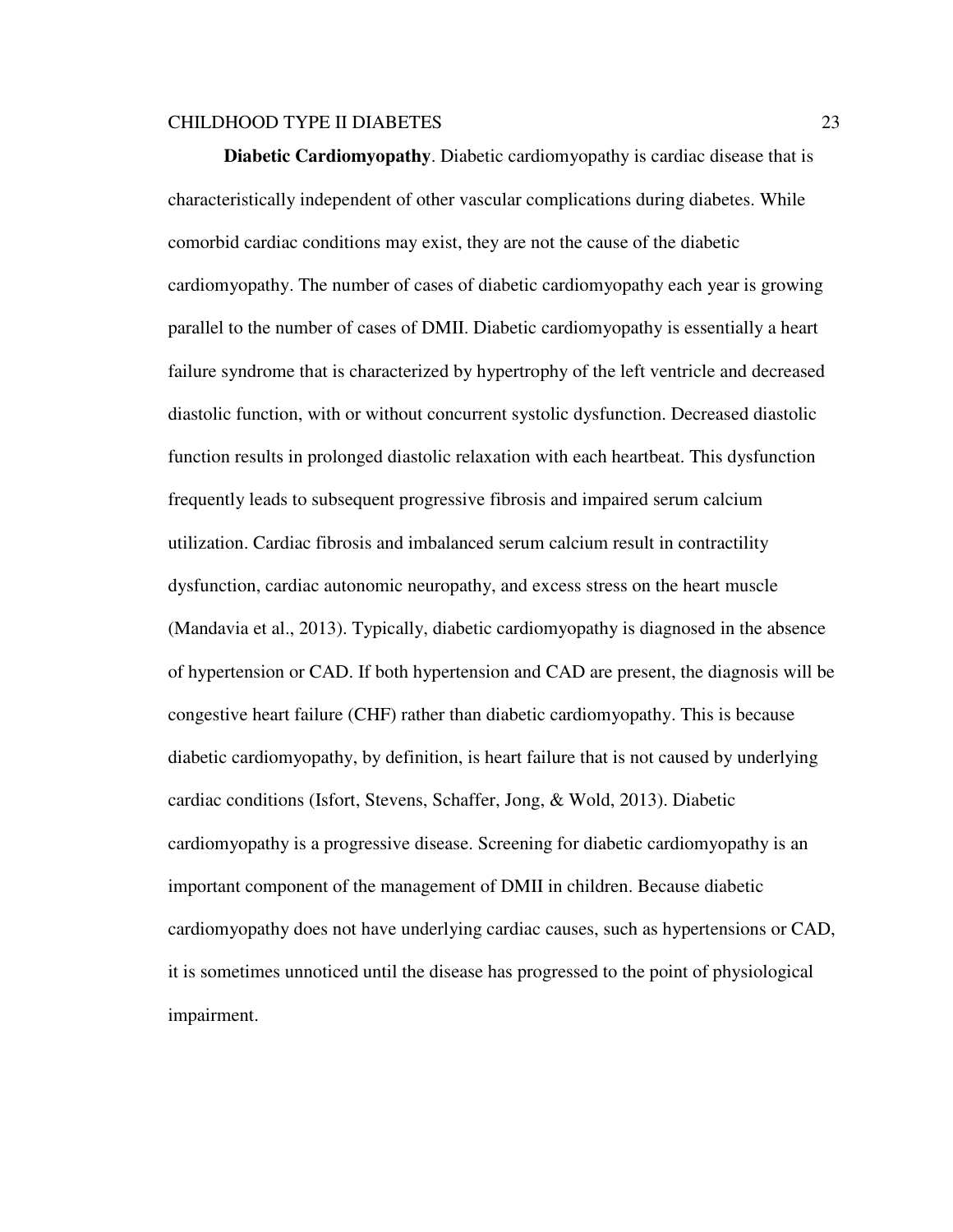### **Renal Failure**

Diabetic nephropathy, a condition caused by poor blood flow to the kidneys, is the leading cause of chronic kidney disease (CKD) and end stage renal disease (ESRD) in the US (Porth, 2009). Physiologically, diabetic nephropathy causes several dysfunctions in the renal system. Dr. Thinzar Min and associates (2012) examined two cross-sectional studies to determine the prevalence of diabetic nephropathy in patients with DMII. The analysis concludes that, on average, 26% of DMII patients are also diagnosed with diabetic nephropathy. These dysfunctions include glomerulosclerosis, chronic vascular damage, and increased susceptibility to glomerular diseases related to the glomerulosclerosis. Diabetic nephropathy can be diagnosed using several different factors. The earliest biochemical marker of diabetic nephropathy is the presence of albuminuria, which is excessive albumin protein in the urine. The rate of renal decline is directly related to the severity of the albuminuria. Albuminuria is the most sensitive indication of CKD. Microalbuminuria is defined as urine albumin levels that are above normal, but below the level detectable by dipstick testing. For most patients, microalbuminuria marks the beginning of renal impairment, though no outward physiological changes may have yet occurred. If microalbuminuria persists, over time it will progress to macroalbuminuria. On average, 20% of DMII patients will progress to macroalbuminuria levels within five years. Albuminuria causes deterioration in renal function. Studies suggest that albumin that would normally be filtered out by the glomerulus causes injury to the tubular cells, which leads to tubular fibrosis, or stiffening. The etiology, or cause, of diabetic nephropathy is primarily hyperglycemia. Because high blood glucose levels and insulin resistance characterize DMII, the renal tissues are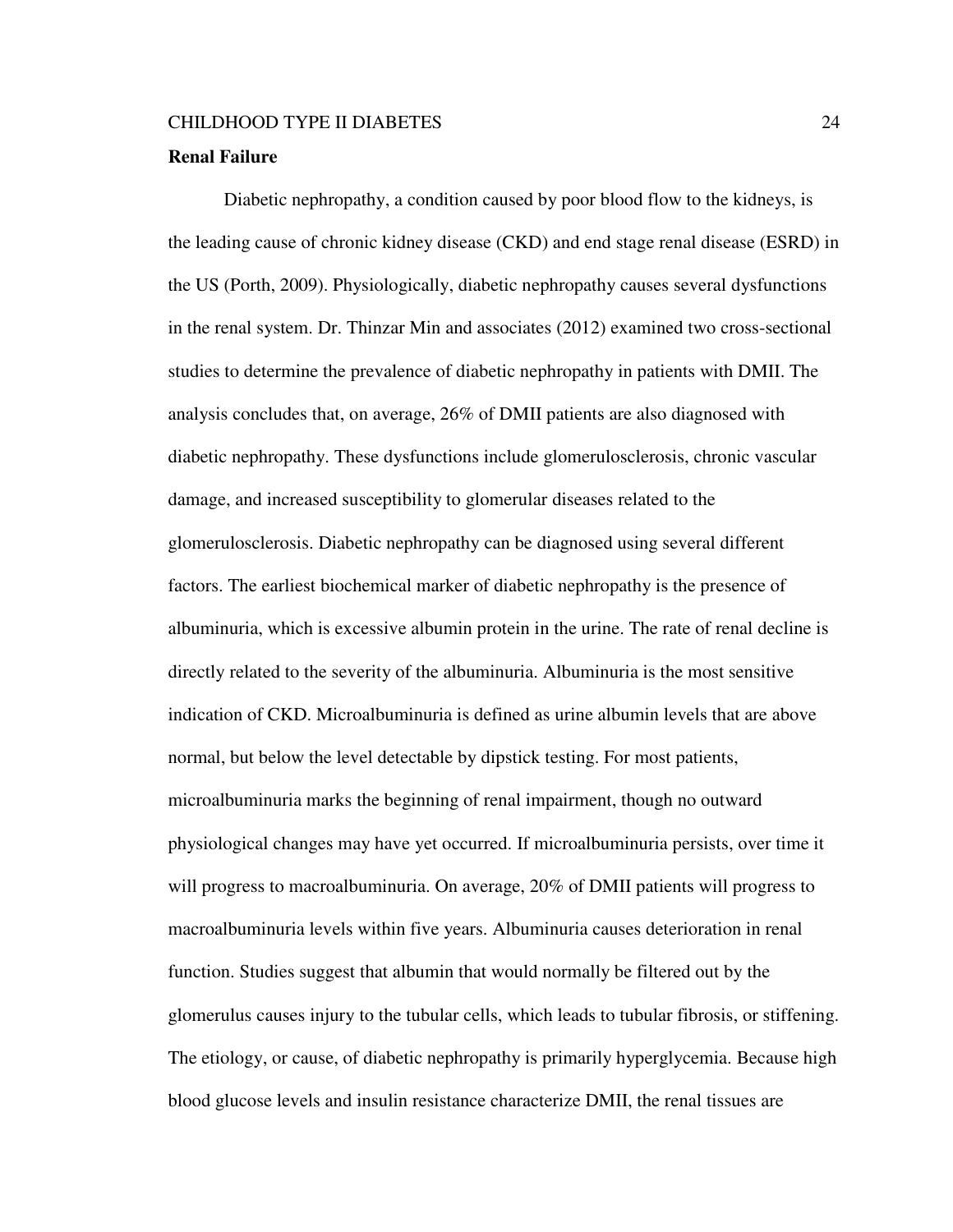overexposed to hyperglycemia. The mesangial cells, which are the cells that make up the capillaries within the renal system, are exceptionally sensitive to hyperglycemia. The mesangial cells are damaged by hyperglycemia, which impairs their ability to filter properly. Thus, albumin builds up in the urine leading to albuminuria (Min, Stephens, Kumar, & Chudleigh, 2012). While not all individuals with DMII will develop diabetic nephropathy, it is a debilitating complication of DMII. Children who are diagnosed with DMII should undergo screening for microalbuminuria to promote early detection of the disease.

#### **Vision Impairment**

Vision impairment due to diabetic retinopathy is a complication of diabetes. Retinopathy is a result of microvascular damage to the retina as a result of chronic hyperglycemia and hypertension (Carroll, Scott, & Curtis, 2009). In the US, diabetic retinopathy is the leading cause of preventable blindness in working-age adults. It is estimated that 40% of people with DMII have retinopathy, with eight percent experiencing blindness as a result of the disease process. Historically, retinopathy has a more significant and debilitating effect on individuals with DMI than those with DMII. Research indicates that this is due to the historically later onset of DMII rather than the physiological processes of the different types of diabetes. Children who are diagnosed with DMII prior to puberty have a 30% greater chance of developing diabetic retinopathy than those who are diagnosed after puberty. The physiological changes of puberty, including hormones, insulin sensitivity alterations, and adipose redistribution, trigger retinopathy. The primary cause of retinopathy is chronic exposure to hyperglycemia. As with the renal capillaries, retinal vessels tend to be more sensitive to the toxic effects of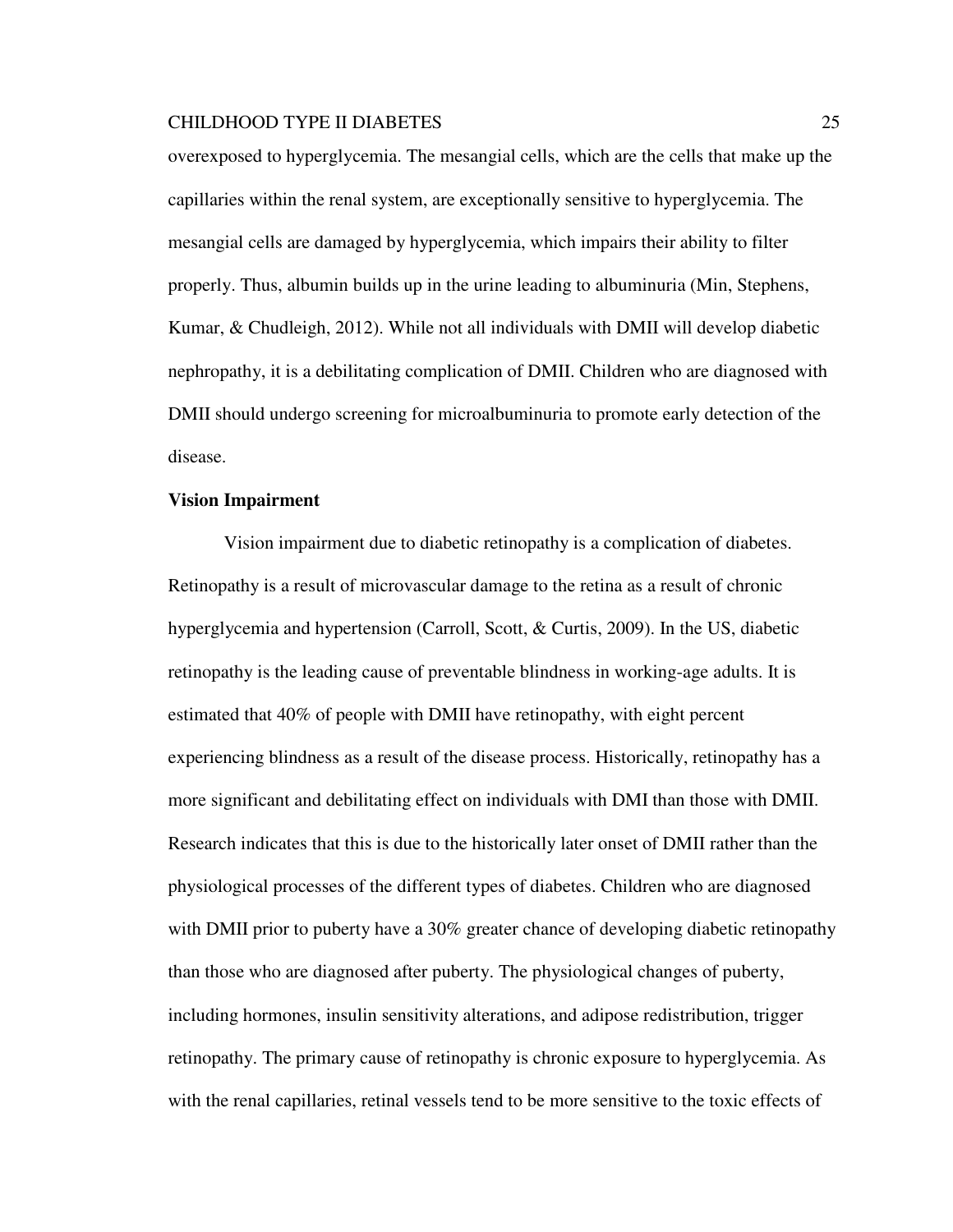chronic hyperglycemia. Hyperglycemia, as well as chronic hypertension, initiates a cascade of physiological changes that result in microvascular damage and retinal impairment. Several biochemical factors are involved in the cascade, including accumulation of sorbitol, oxidative stress resulting in tissue damage, protein kinase C activation, and dysfunction of the RAAS. Inflammation is also a key component in the destruction of retinal vessels and the development of retinopathy (Cheung, Mitchell, & Wong, 2010). The ADA recommends that children who are diagnosed with DMII prior to puberty undergo screening for retinopathy within three years of diagnosis. For children diagnosed after puberty, screening should take place with annual ophthalmologist visits ("Diabetic Retinopathy", 2007).

#### **Conclusion**

Over the last three decades, the number of children diagnosed with DMII has greatly increased. This rapid increase in childhood DMII has prompted numerous studies and extensive research to investigate why the epidemic exists and what its life-long ramifications may be for children. Since DMII is a heterogeneous disease with both genetic and environmental risk facts, it is imperative that the environmental, or modifiable, risk factors before addressed. These include obesity, exercise, diet, and breastfeeding in infancy. Due to the chronic nature of DMII, children with the disorder are at significant risk for developing additional medical conditions, or co-morbidities. These include cardiac complications, renal failure, and vision impairment. Due to the early onset of childhood DMII, these co-morbidities are often pronounced and debilitating once the child has reached middle adulthood. Childhood DMII is an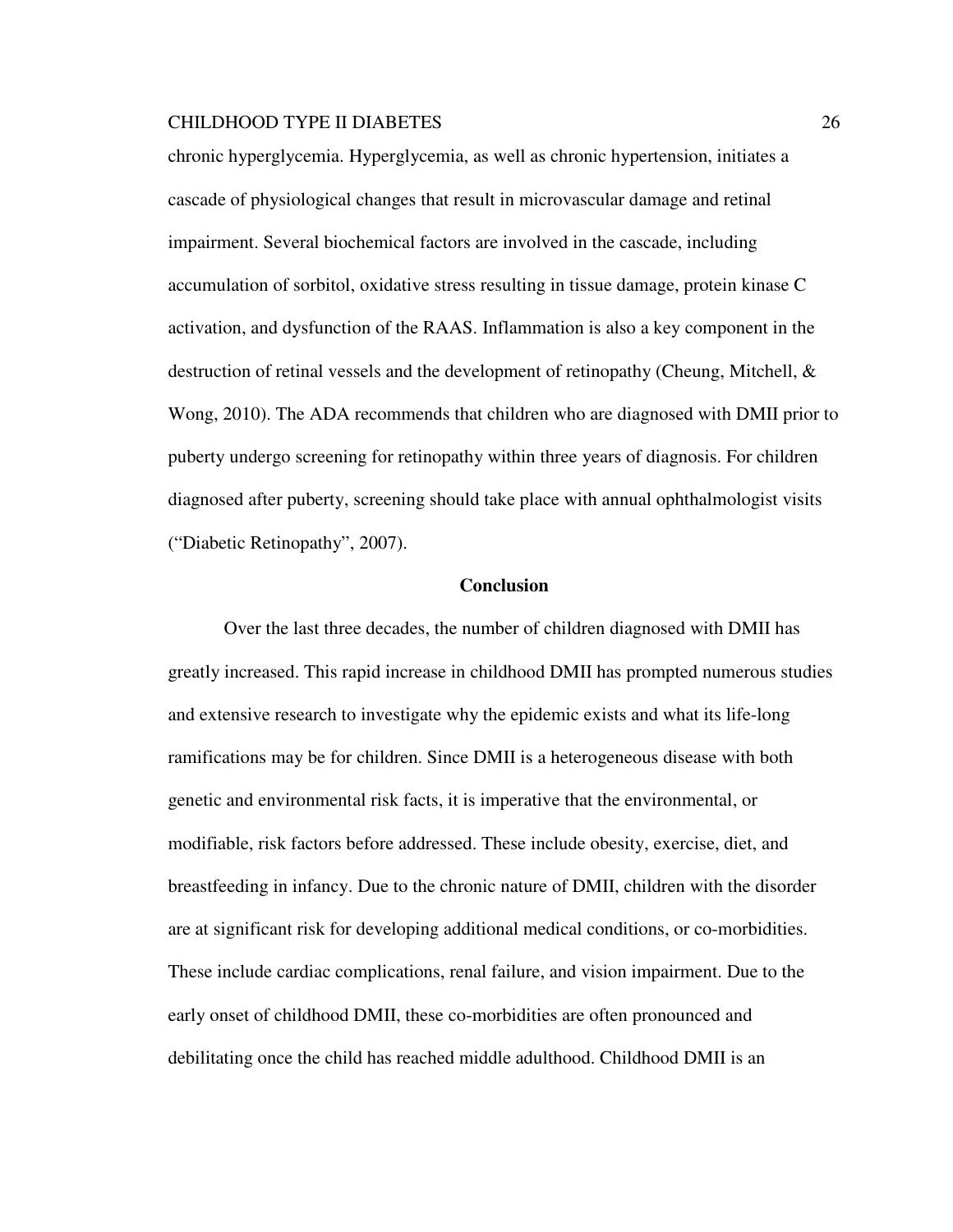epidemic. Aggressive effort including the screening for and understanding of the disease is imperative to reduce the risks and complications associated with childhood DMII.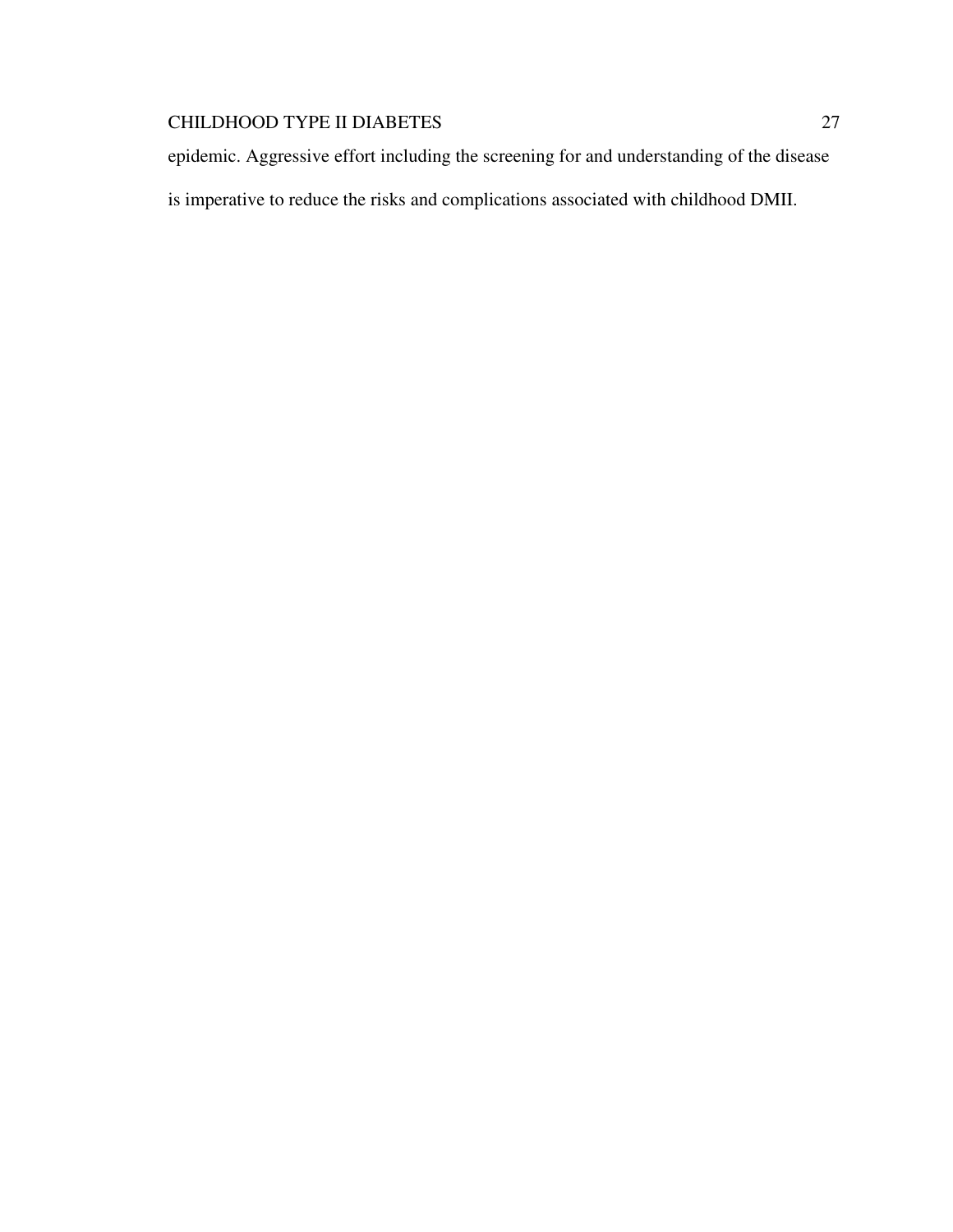## References

Agency for Healthcare Research and Quality. (2013). Diabetes disparities among racial and ethnic minorities. U.S. Department of Health and Human Services. Retrieved from

http://www.ahrq.gov/research/findings/factsheets/diabetes/diabdisp/index.html

- Ahlqvist, E., Ahluwalia, T. S., & Groop, L. (2011). Genetics of type 2 diabetes. *Clinical Chemistry, 57*(2).
- Alipour, N., Wong, N.D., & Malik, S. (2012). Diagnosis of coronary artery disease in persons with diabetes mellitus. *Current Diabetes Reports, 12*(3). doi: 10.1007/s11892-012-0273-8
- Bartz, S., & Freemark, M. (2012). Pathogenesis and prevention of type 2 diabetes: Parental determinants, breastfeeding, and early childhood nutrition. *Current Diabetes Report, 12*(82). doi: 10.1007/s11892-011-0246-3
- Bobo, N., Shantz, S., Kaufman, F., & Kollipara, S. (2009). Lowering risk for type 2 diabetes in high-risk youth. *American Journal of Health Education*, *40*(5), 282- 284.
- Brown, R.J., & Rother, K.I. (2010). Type 1 and type 2 diabetes in five race and ethnic populations: The SEARCH for diabetes in youth study. *Current Cardiovascular Risk Reports, 4*(3). doi: 10.1007/s12170-010-0091-y
- Cardiovascular disease and diabetes. (2014). American Heart Association. Retrieved from

http://www.heart.org/HEARTORG/Conditions/Diabetes/WhyDiabetesMatters/Ca rdiovascular-Disease-Diabetes\_UCM\_313865\_Article.jsp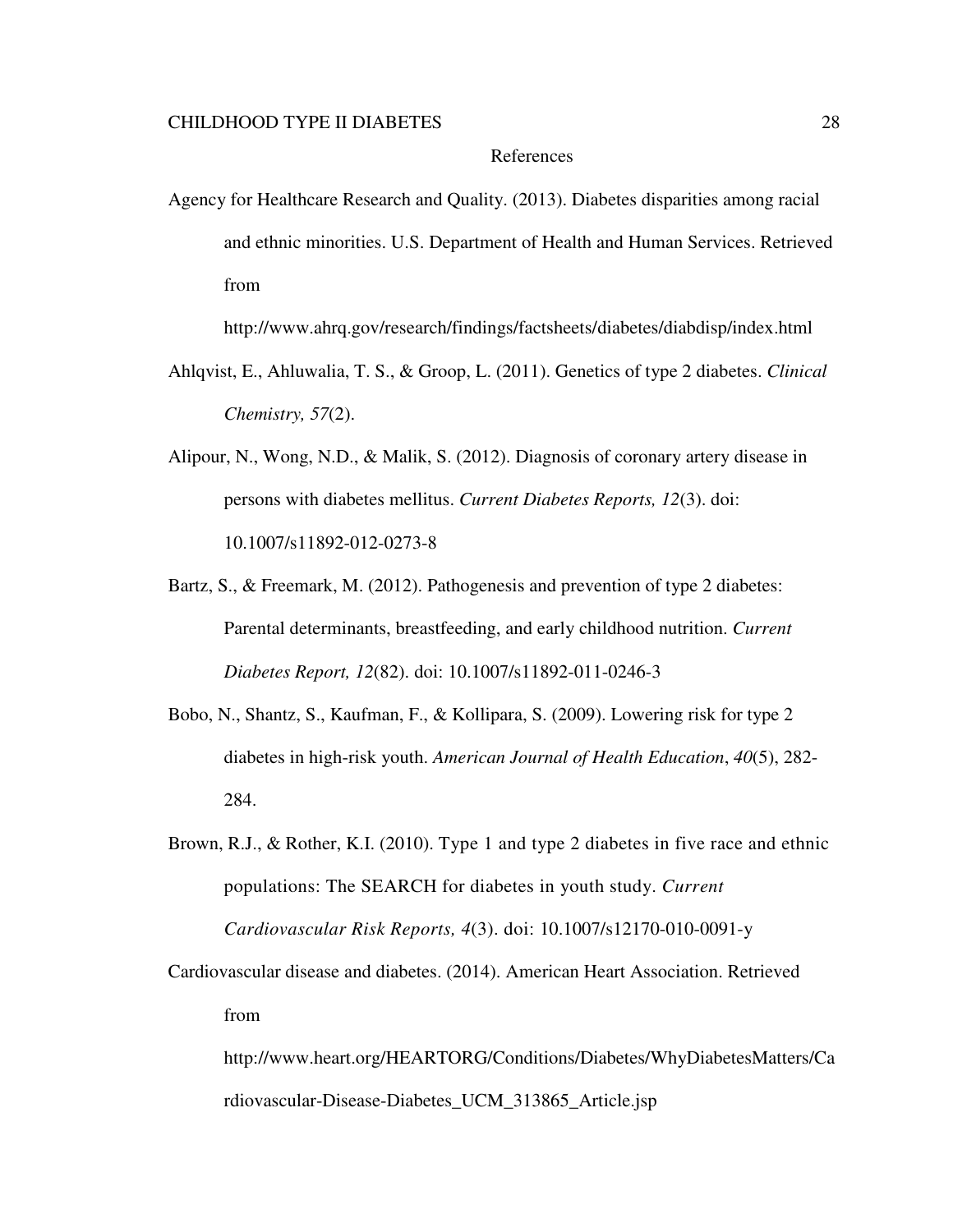Carroll, E.W., Scott, J.A., & Curtis, R. (2009). Disorders of visual function. *Pathophysiology: Concepts of Altered Health States* (pp. 1388-1426)*.* Philadelphia: Wolters Kluwer Health | Williams & Wilkins

- Catalano, P.M., & Haugel-De Mouzon, S. (2011). Is it time to revisit the Pedersen hypothesis in the face of the obesity epidemic? *American Journal of Obstetrics and Gynecology, 204*(6). doi: 10.1016/j.ajog.2010.11.039
- Cheung, B.M., & Li, C. (2012). Diabetes and hypertension: Is there a common metabolic pathway? *Current Atherosclerosis Report, 14*(2). doi: 10.1007/s11883-012-0227- 2
- Cheung, B.M., Mitchell, P., & Wong, T.Y. (2010). Diabetic retinopathy. *The Lancet, 376*(9735).
- Children and diabetes. (2013). Center for Disease Control and Prevention. Retrieved from http://www.cdc.gov/diabetes/projects/cda2.htm
- Copeland, K. C., Silverstein, J., Moore, K. R., Prazar, G. E., Raymer, T., Shiffman, R. N., & Flinn, S. K. (2013). Management of newly diagnosed type 2 diabetes mellitus (T2DM) in children and adolescents. *Pediatrics*, *131*(2). doi:10.1542/peds.2012- 3494
- D'Adamo, E., & Caprio, S. (2011). Type II diabetes in youth: Epidemiology and pathophysiology. *American Diabetes Association, 34*. doi: 10.2337/dc11-s212
- Dabelea, D., & Harrod, C. (2013). Role of developmental overnutrition in pediatric obesity and type 2 diabetes. *Nutrition Reviews*, *71*. doi:10.1111/nure.12061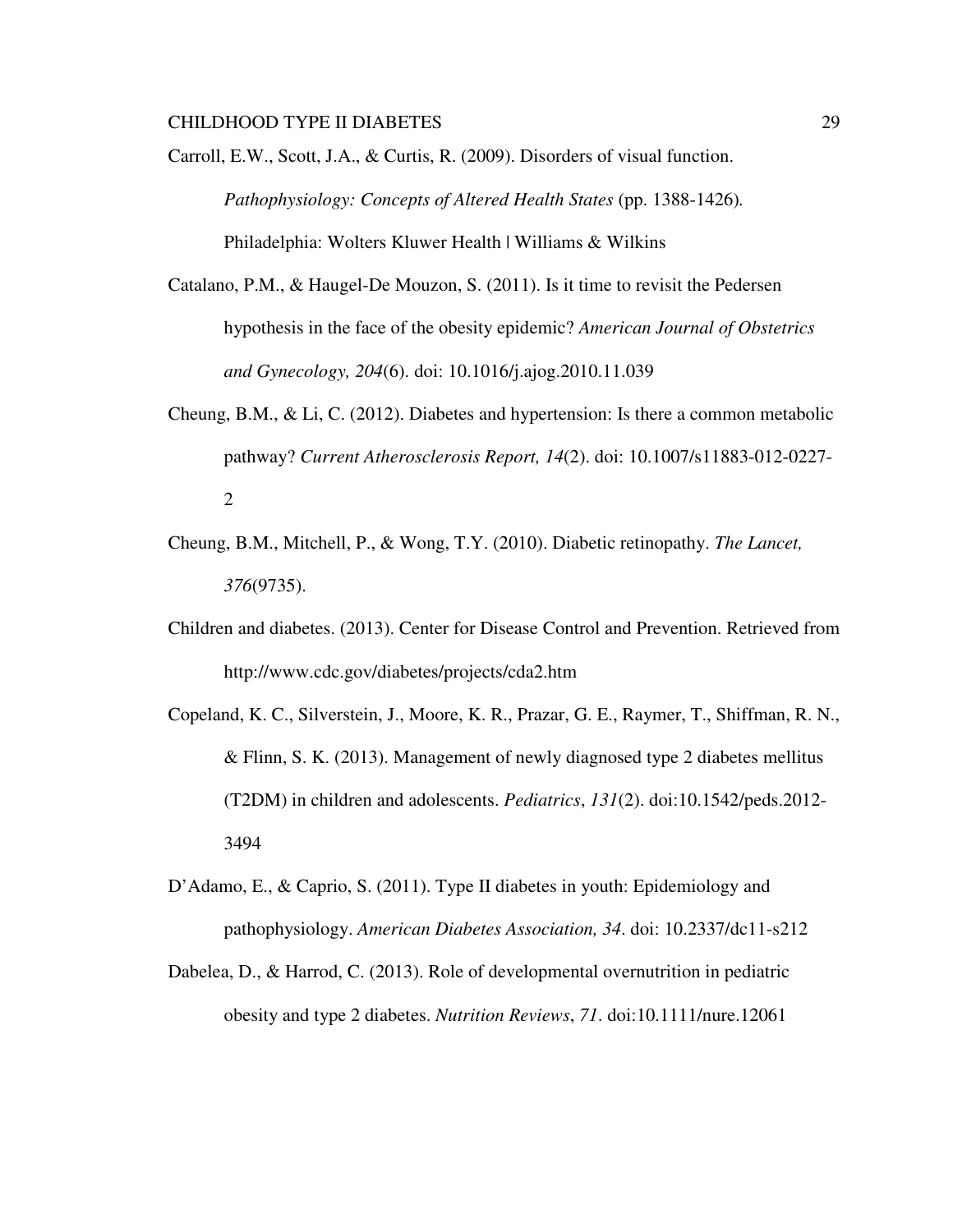- DeFronzo, R.A. (2010). Insulin resistance, lipotoxicity, type 2 diabetes and atherosclerosis: The missing links. *Diabetologia, 53*(7). doi: 10.1007/s00125-010- 1684-1
- Diabetic retinopathy. (2007). *American Diabetes Association, 25*(1). doi: 10.2337/diacare.25.2007.S90
- Donin, A. S., Nightingale, C. M., Owen, C. G., Rudnicka, A. R., Jebb, S. A., Ambrosini, G. L., & Whincup, P. H. (2014). Dietary energy intake is associated with type 2 diabetes risk markers in children. *Diabetes Care*, *37*(1). doi:10.2337/dc13-1263
- Gardner, J.D., Murray, D.B., & Wold, L.E. (2013). Cardiac dysfunction in diabetes. *Life Sciences, 92*(11). doi:10.1016/j.lfs.2012.11.002
- Gunderson, E.P. (2008). Breastfeeding and diabetes: Long-term impact on mothers and their infants. *Current Diabetes Report, 8*(4). Retrieved from http://www.ncbi.nlm.nih.gov/pmc/articles/PMC2930884/
- Isfort, M., Stevens, S.C., Schaffer, S., Jong, C.J., & Wold, L.E. (2014). Metabolic dysfunction in diabetic cardiomyopathy. *Heart Failure Reviews, 19*(35). doi: 10.1007/s10741-013-9377-8
- Kommoju, U. J., & Reddy, B. M. (2011). Genetic etiology of type 2 diabetes mellitus: A review. *International Journal of Diabetes in Developing Countries, 31*(2). doi: 10.1007/s13410-011-0020-8

Lumb, A. (2014). Diabetes and exercise. *Clinical Medicine*, *14*(6), 673-676.

Mandavia, C.H., Aroor, A.R.., DeMarco, V.G, & Sowers, J. (2013). Molecular and metabolic mechanisms of cardiac dysfunction in diabetes. *Life Sciences, 92*(11). doi:10.1016/j.lfs.2012.10.028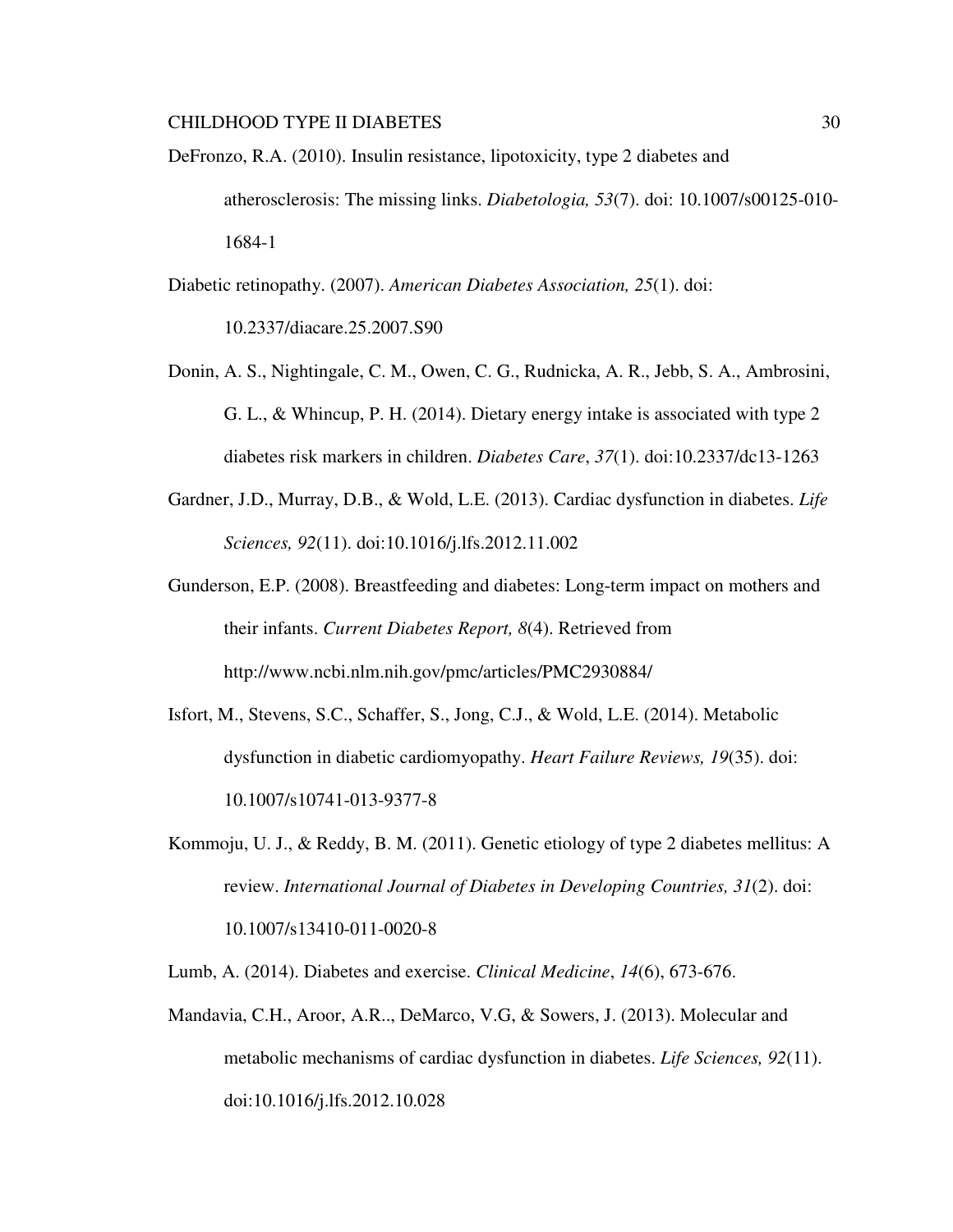Matfin, G. (2009). Disorders of blood flow in the systemic circulation. *Pathophysiology: Concepts of Altered Health States* (pp. 477-504)*.* Philadelphia: Wolters Kluwer Health | Williams & Wilkins

Mendelson, M., Cloutier, J., Spence, L., Sellers, E., Taback, S., & Dean, H. (2011). Obesity and type 2 diabetes mellitus in a birth cohort of First Nation children born to mothers with pediatric-onset type 2 diabetes. *Pediatric Diabetes*, *12*(3). doi:10.1111/j.1399-5448.2010.00694

- Michel, B. (2011). Diabetes mellitus. *Medical-Surgical Nursing: Assessment and Management of Clinical Problems* (pp. 1218-1253). St. Louis, MO: Elsevier
- Min, T. Z., Stephens, M. W., Kumar, P., & Chudleigh, R. A. (2012). Renal complications of diabetes. *British Medical Bulletin, 104*(1).
- National Diabetes Statistics Report, 2014. (2014). Statistics about diabetes. American Diabetes Association. Retrieved from http://www.diabetes.org/diabetesbasics/statistics/
- Ozougwu, J.C., Obimba, K.C., Belonwu, C.D., & Unakalamba, C.B. (2013). The pathogenesis and pathophysiology of type 1 and type 2 diabetes mellitus. *Journal of Physiology and Pathophysiology, 4*(4). doi: 10.5897/JPAP2013.0001
- Porth, C.M. (2009). Disorders of renal function. *Pathophysiology: Concepts of Altered Health States* (pp. 826-854)*.* Philadelphia: Wolters Kluwer Health | Williams & Wilkins
- Pyle, L. (2013). Rapid rise in hypertension and nephropathy in youth with type 2 diabetes. *Diabetes Care, 36*(6). doi: 10.2337/dc12-2420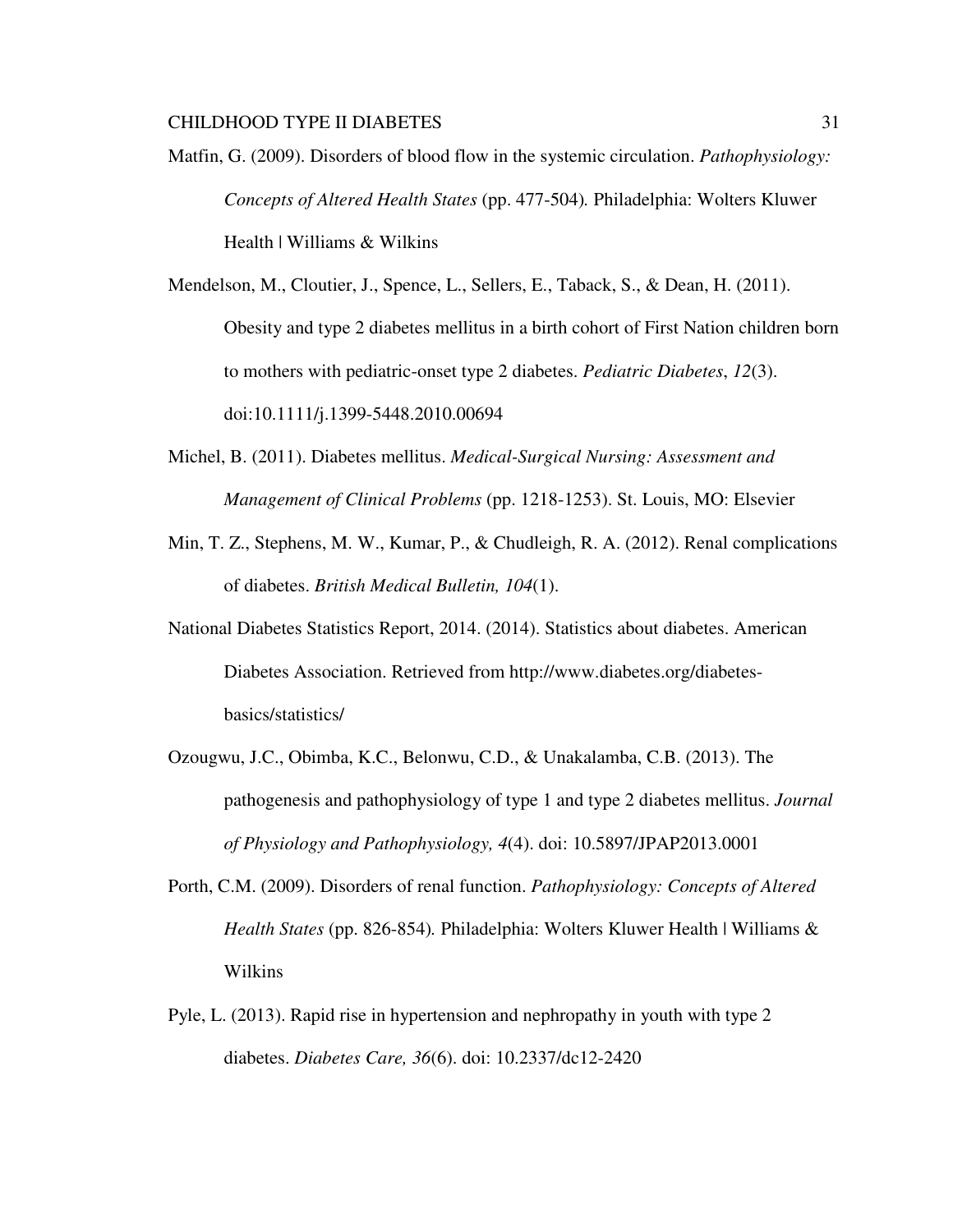- Rabbitt, A. & Coyne, I. (2012). Childhood obesity: Nurses' role in addressing the childhood epidemic. *British Journal of Nursing, 21*(12).
- Rodriguez, B.L (2006). Prevalence of cardiovascular disease risk factors in U.S. children and adolescents with diabetes: The SEARCH for diabetes in youth study. *Diabetes Care, 29*(8). doi: 10.2337/dc06-0310
- Ruchat, S.M., Hivert, M.F., & Bouchard, L. (2013). Epigenetic programming of obesity and diabetes by in utero exposure to gestational diabetes mellitus. *Nutritional Reviews, 71*. doi:10.1111/nure.12057
- Santoro, N., Amato, A., Grandone, A., Brienza, C., Savarese, P., Tartaglione, N., & Miraglia Del Giudice, E. (2013). Predicting metabolic syndrome in obese children and adolescents: Look, measure and ask. *Obesity Facts*, *6*(1), 48-56. doi:10.1159/000348625
- Shaw, J. (2007). Epidemiology of childhood type 2 diabetes and obesity. *Pediatric Diabetes*, *8*7-15. doi:10.1111/j.1399-5448.2007.00329.
- Solano, M.P., & Goldberg, R.B. (2006). Lipid management in type 2 diabetes. *Clinical Diabetes, 24*(1). doi: 10.2337/diaclin.24.1.27
- Taylor, R. (2013). Type 2 diabetes: Etiology and reversibility. *Diabetes Care, 36*(4).
- Tompkins, C., Soros, A., Sothern, M., & Vargas, A. (2009). Effects of physical activity on diabetes management and lowering risk for type 2 diabetes. *American Journal of Health Education*, *40*(5), 286-290.
- Type 2 diabetes in children and adolescents–A reality in pediatric pathology. (2010). *Romanian Journal of Pediatrics*, *59*(4), 278-283..